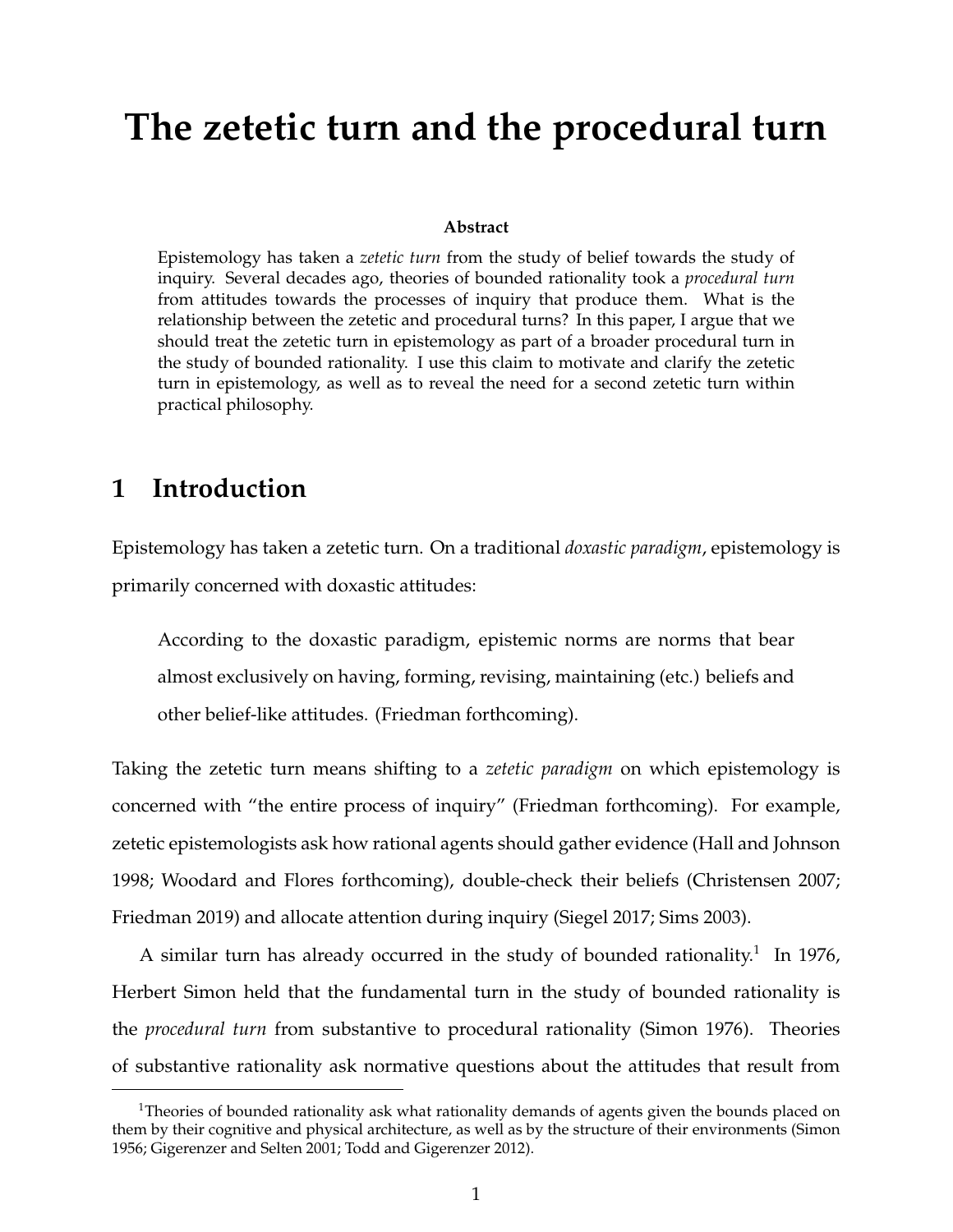inquiry, while theories of procedural rationality ask normative questions directly about the processes of inquiry that produce our attitudes:

We must give account not only of *substantive rationality* — the extent to which appropriate courses of action are chosen — but also *procedural rationality* the effectiveness, in light of human cognitive powers and limitations, of the *procedures* used to choose actions. (Simon 1978, p. 9).

For many philosophers, it is attitudes and not actions that are the immediate outputs of inquiry. Then we might say that the procedural turn involves shifting away from normative questions about attitudes such as belief, intention, preference, and towards normative questions about the processes of inquiry that produce them.

At first glance, the zetetic turn looks like a special case of the more general procedural turn. The procedural turn involves turning from attitudes towards the processes of inquiry that produce them. The zetetic turn involves turning from doxastic attitudes towards the processes of theoretical inquiry that produce them. In this paper, I argue that we should take the appearance of containment at face value. The zetetic turn in epistemology is a special case of the more general procedural turn in the study of bounded rationality.

My core argument has two parts. In Section 3, I argue that we should see the epistemology of inquiry as studying a type of bounded rationality. This ensures that it makes sense to treat the zetetic turn in epistemology as part of a turn within the study of bounded rationality. In Section 4, I argue that theories of bounded rationality must take a procedural turn from the study of attitudes towards the study of inquiry. This ensures that the procedural turn and its component zetetic turn are movements we have reason to make rather than resist.

Section 5 concludes by noting that the zetetic turn has a practical analog, turning practical philosophy away from the study of practical attitudes such as plans and intentions and towards the processes of practical inquiry that produce them. Completing the procedural turn requires taking this second zetetic turn within practical philosophy.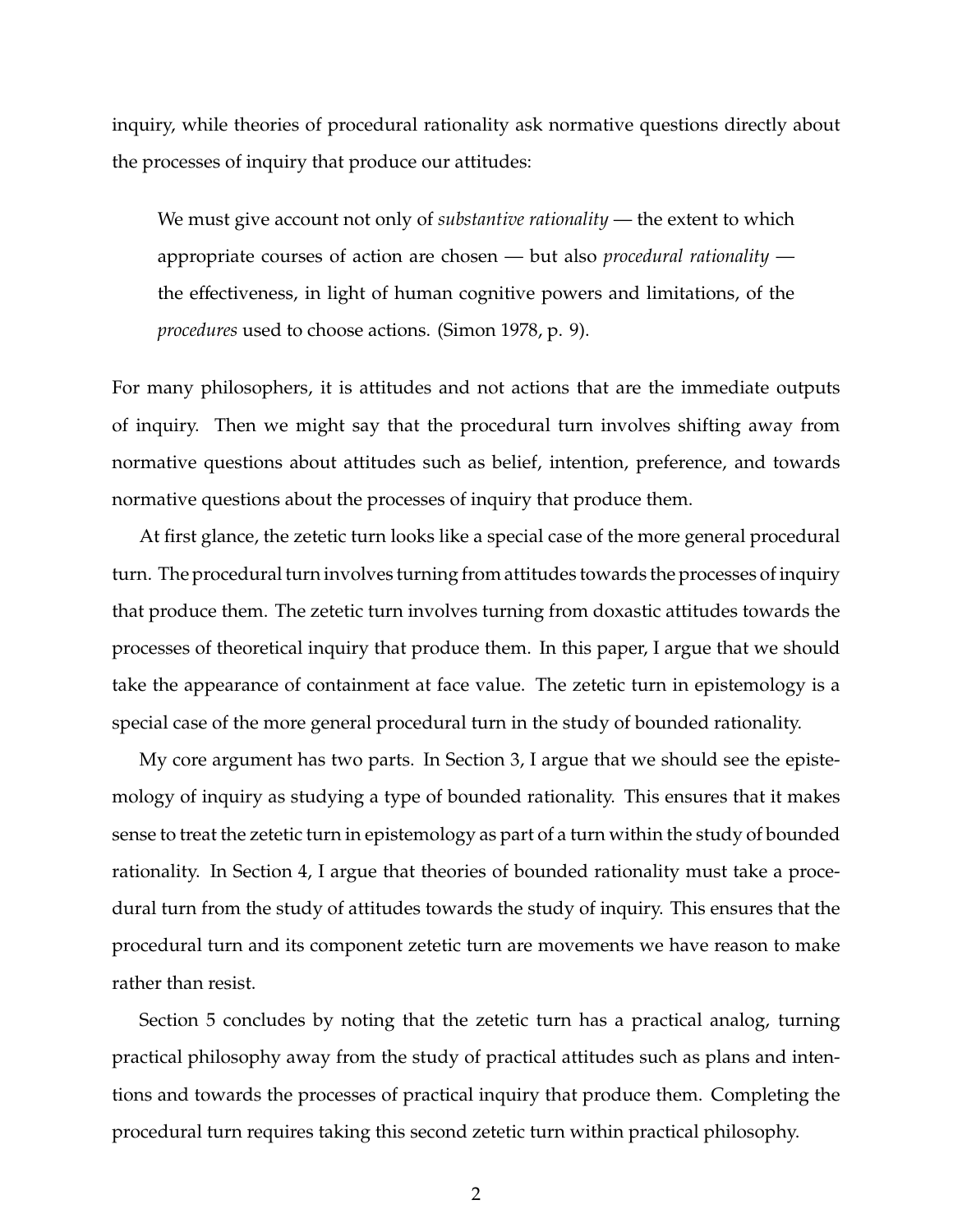Before beginning, we will need to distinguish and decide between two ways in which the procedural turn, and hence the zetetic turn may be interpreted. I take up this project in Section 2.

### **2 Interpreting the procedural turn**

#### **2.1 Two interpretations of the procedural turn**

The procedural turn can be interpreted in two ways (Thorstad 2021, forthcoming). On an *indirect* interpretation, taking the procedural turn involves taking the normative status of attitudes to reflect the normative status of the processes of inquiry that produce them. Attitudes are rational when they result from rational processes of inquiry and irrational when they result from irrational processes of inquiry.

Herbert Simon interpreted the notion of procedural rationality in just this way:

Behavior is procedurally rational when it is the outcome of appropriate deliberation. (Simon 1976, pp. 66-7).

Many bounded rationality theorists have extended Simon's indirect interpretation of procedural rationality by holding that not only behavior, but also attitudes such as intention, belief and preference are rational just in case they result from rational deliberation.<sup>2</sup>

On an indirect interpretation, substantive and procedural rationality agree in the objects they assess: the attitudes that result from inquiry. Substantive and procedural rationality disagree in what they say about the rationality of those attitudes. Theories of substantive rationality evaluate attitudes in their own right, whereas theories of procedural rationality let attitudes inherit the normative status of the inquiries that produce them. On an indirect interpretation, taking the procedural turn means treating theories of substantive rationality as false and replacing them with theories of procedural rationality.

<sup>&</sup>lt;sup>2</sup>An indirect interpretation of the procedural turn may also underly many claims in recent epistemology, such as Jane Friedman's (2019; 2020) claim that evidentialism and other traditional doxastic norms clash with plausible norms of inquiry and Abelard Podgorski's (2017) claim that attitudinal norms are at most non-fundamental shadows of more fundamental procedural norms.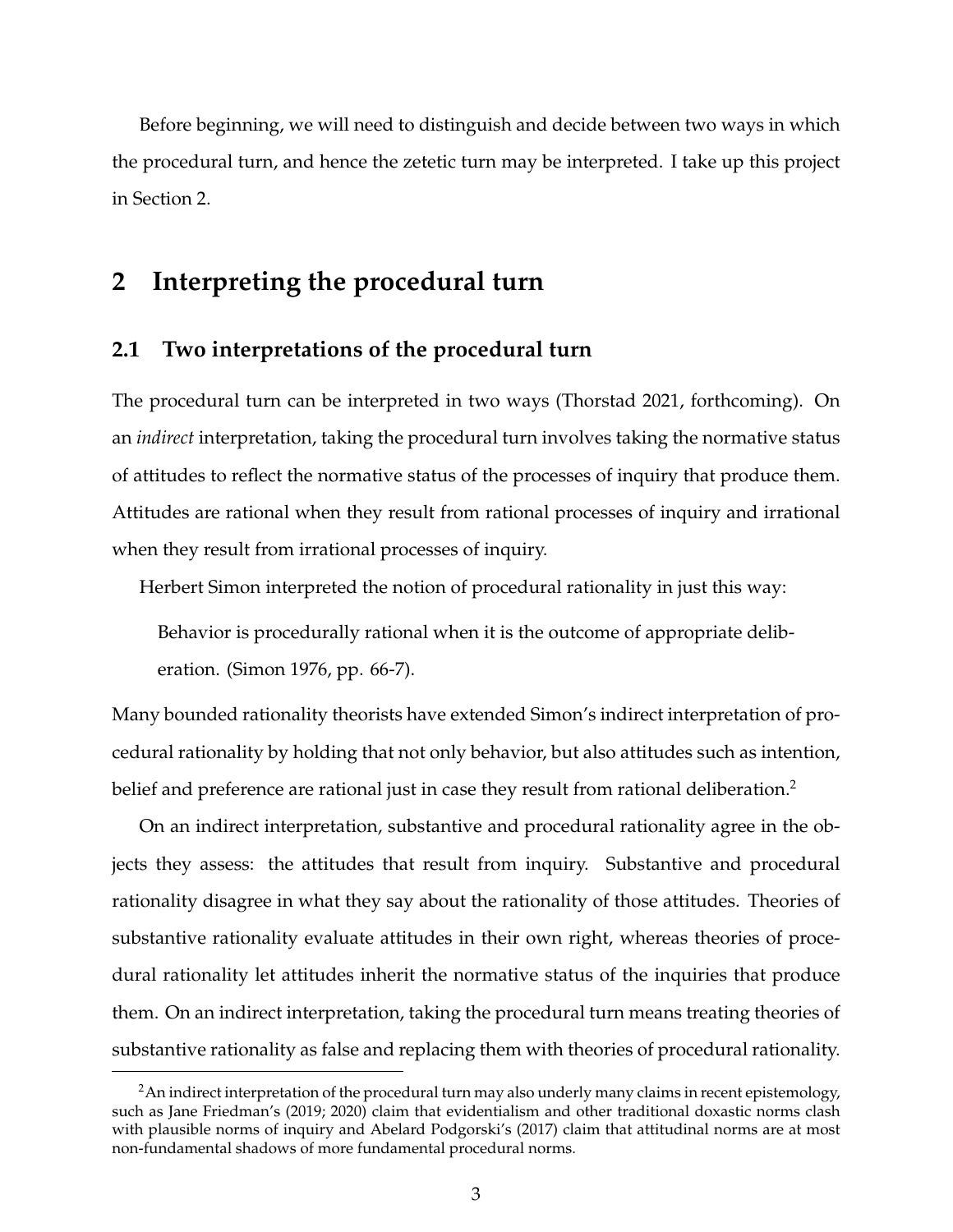Alternatively, we can take a *direct* interpretation of the procedural turn (Kagan 2000; Parfit 1984; Thorstad 2021, forthcoming). On a direct interpretation, substantive and procedural rationality assess different objects. Theories of substantive rationality assess the rationality of attitudes, whereas theories of procedural rationality assess the rationality of processes of inquiry. Because attitudes are different objects from the processes of inquiry that produce them, we can in principle say different things about the rationality of processes and attitudes. Taking a direct interpretation of the procedural turn means treating processes and the attitudes they produce as distinct loci of normative evaluation.

On a direct interpretation, taking the procedural turn does not involve rejecting theories of substantive rationality. Rather, taking the procedural turn amounts to claiming that normative theorizing should be *process focused*. To say that normative theorizing should be process focused is to say that although both substantive and procedural questions are well-defined and importantly distinct, normative theorists should place at least as much emphasis on procedural questions about rational inquiry as on substantive questions about the rationality of attitudes that result. We will see in Section 4 how thinking about bounded rationality motivates the claim that normative theorizing should be process focused.

It is important to decide between direct and indirect interpretations of the procedural turn because these interpretations differ in what they say about cases of apparent tension between the rational status of attitudes and the rational status of the inquiries that produce them (Thorstad 2021). We will see below that there are a number of cases in which apparently rational inquiry can produce apparently irrational attitudes, and apparently irrational inquiry can produce apparently rational attitudes. On an indirect interpretation, the rational status of inquiries must match the rational status of the attitudes they produce, so there will be pressure to revise traditional normative theories which generate the apparent tension. By contrast, on a direct interpretation there is no contradiction in saying different things about the rationality of processes and the attitudes that they produce, so no revision will be needed.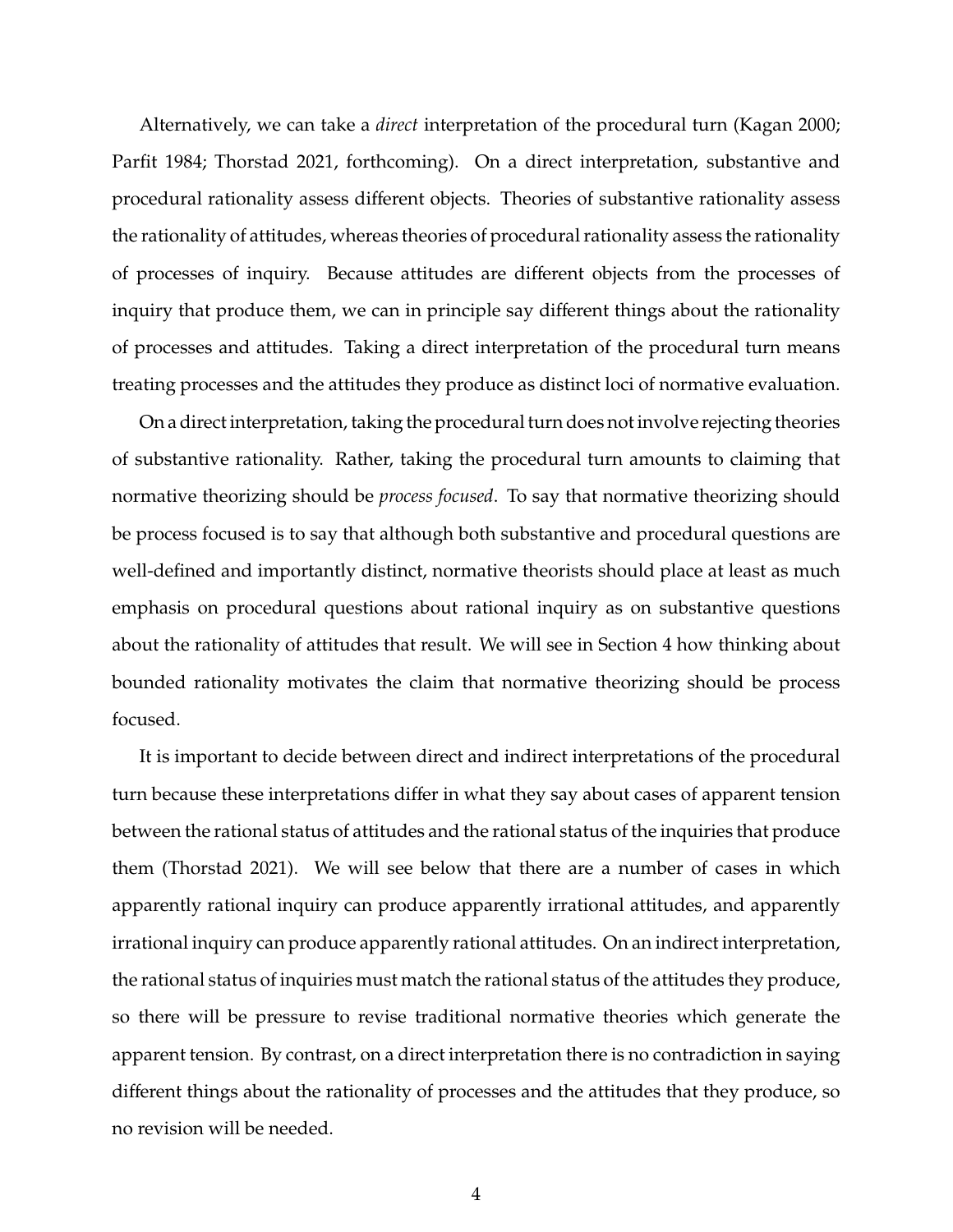Cases of this sort were introduced to moral philosophers through the work of consequentialists such as Derek Parfit (1984) and Peter Railton (1984). More recently, these cases were reintroduced to epistemologists through the work of Jane Friedman (2019; 2020). But cases of apparent tension between the rational status of processes and their outcomes have also been known to bounded rationality theorists for some time. My aim in the remainder of this section is to think through two ways in which considerations of bounded rationality generate apparent tension between the rational status of attitudes and inquiries and to use these cases to put pressure against indirect interpretations of the procedural turn. Since many of my interlocutors are epistemologists, I will present cases of apparent tension between the rational status of theoretical inquiries and the doxastic attitudes that they produce. But similar cases can be constructed to illustrate apparent tension between the rational status of practical inquiries and the plans, preferences or intentions that they produce (Arkes et al. 2016; Tversky and Kahneman 1974; Thorstad forthcoming), and this parallelism between practical and theoretical inquiry will be important in Section 5.

### **2.2 Apparently irrational inquiry, apparently rational belief**

To see how apparently irrational inquiry can lead to apparently rational belief, note that processes of inquiry consume cognitive resources such as attention and computational bandwidth as well as noncognitive resources such as time, money and the carbon cost of travel. Theories of bounded rationality have stressed the importance of inquiring in a resource-rational way, making efficient use of scarce resources during inquiry (Morton 2017; Lieder and Griffiths 2020; Johnson and Payne 1985; Shenhav et al. 2017). It is important to conserve scarce resources when those resources have value in their own right, or as inputs to further inquiries and activities.

The need for resource-rationality could be taken to ground any of a number of normative requirements on inquiry. Here is a minimal norm of resource-rationality:

**(Minimal Resource-Rationality)** For all processes of inquiry *I* and all valuable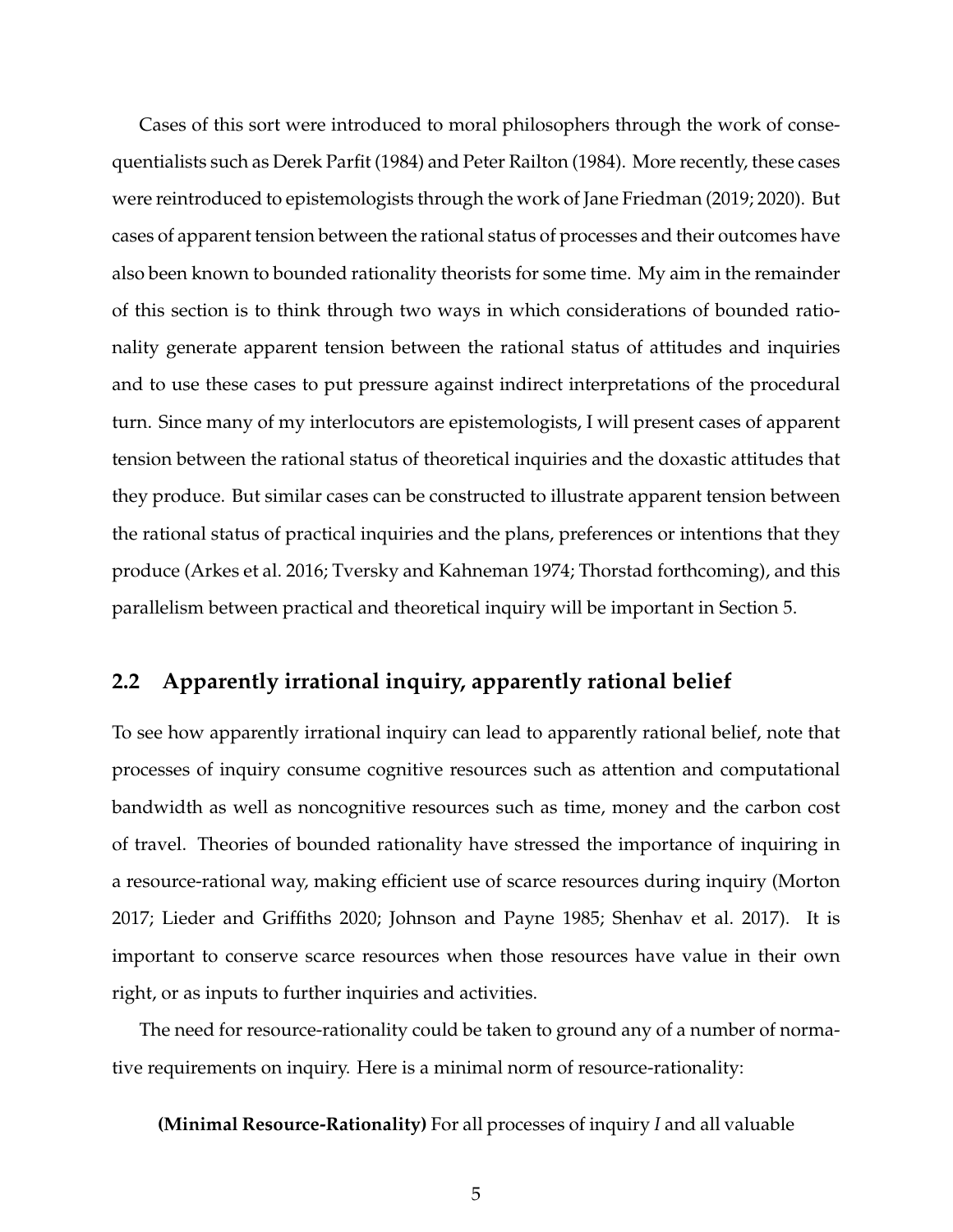resources *R* consumed by *I*, the fact that *I* consumes *R* is a reason against engaging in *I*.

Minimal Resource-Rationality is a weak norm because it does not specify the strength of our reason to conserve valuable resources during inquiry. Nevertheless, all but the weakest readings of Minimal Resource-Rationality will come into tension with traditional norms governing belief.

By way of illustration, consider a traditional evidentialist story about rational belief:

**(Evidentialism)** For all agents *S* and propositions *p*, if *S* believes that *p*, then *S*'s belief that *p* is rational just in case *S*'s total evidence supports *p*, and *S*'s belief that *p* is based on her evidence.

Because Minimal Resource-Rationality takes the consumption of scarce cognitive resources to bear on the rational status of inquiries, but Evidentialism does not take resource consumption to bear on the rational status of beliefs, we can generate apparent cases where the rational status of inquiry and the resulting beliefs come apart by thinking about the differential impact of resource scarcity on rational inquiry and rational belief.

To generate apparent cases of irrational inquiry leading to rational belief, consider agents who inquire in a wastefully extravagant manner. They select process of inquiry that consume a great deal of resources even though they could achieve comparable results with much less effort. Here most readings of Minimal Resource-Rationality will say that the agents inquire irrationally because they have reason to avoid wasting cognitive resources during inquiry. But wasting cognitive resources will not tend to make the agent's beliefs irrational by the lights of Evidentialism. If anything, inquiring in a wastefully extravagant manner may increase the likelihood of forming a rational belief by making it more likely that the resulting belief will be evidentially supported.

For concreteness, consider:

**(Long Video)** Gertrude is in charge of security for a large retail store. She wants to know whether Bonnie has been stealing from her store. Gertrude has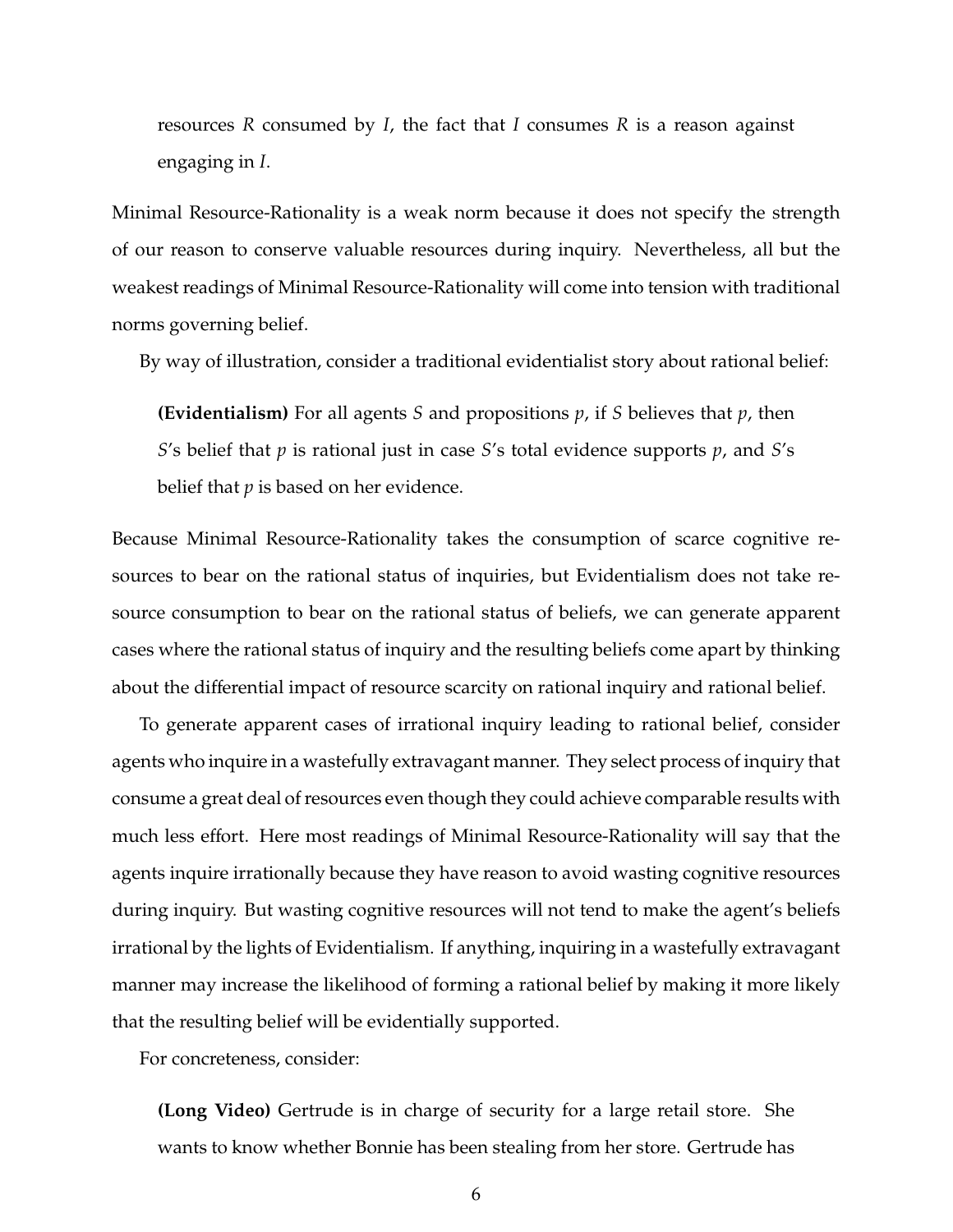seventeen hours of video footage showing Bonnie's visits to the store during the past year. After reviewing one hour of footage, Gertrude has extremely convincing evidence that Bonnie has been shoplifting. But instead of closing her inquiry, Gertrude watches all seventeen hours of footage before closing inquiry with the judgment that Bonnie has been stealing.

Here all but the most miserly readings of Minimal Resource-Rationality will say that Gertrude's inquiry is wastefully irrational. The fact that Gertrude's inquiry consumes an additional sixteen hours of time, attention and cognitive bandwidth is a nontrivial reason not to engage in it. Since watching additional footage is relatively unlikely to increase the accuracy of Gertrude's belief or to make the belief a better candidate for knowledge, Gertrude's reason not to waste cognitive resources is unlikely to be outweighed except in unusual circumstances, for example if she has an especially burning curiosity about the case or the practical stakes are unusually high.

Consider a version of Long Video in which none of these unusual circumstances obtain. In this case, Gertrude's inquiry is irrational by the lights of Minimal Resource-Rationality. But in the likely event that Gertrude forms an evidentially-supported belief based on the video footage, that belief will count as rational by the lights of Evidentialism. Here we have an apparent case of irrational inquiry leading to rational belief.

### **2.3 Apparently rational inquiry, apparently irrational belief**

We learned from reliabilists that it can be rational to engage in inquiries that are likely, but not certain to produce true beliefs. Even agents who are only concerned with truth may rationally accept small risks of producing false beliefs. One reason for this is that there is often an accuracy-effort tradeoff in cognition (Johnson and Payne 1985).<sup>3</sup> More reliable inquiries tend to be more effortful. Resource-rational inquirers need to balance the accuracy of their inquiries against the costs of employing them in order to save resources

<sup>&</sup>lt;sup>3</sup>Sometimes the accuracy-effort tradeoff is non-existent, or even reversed (Geman et al. 1992; Gigerenzer and Brighton 2009).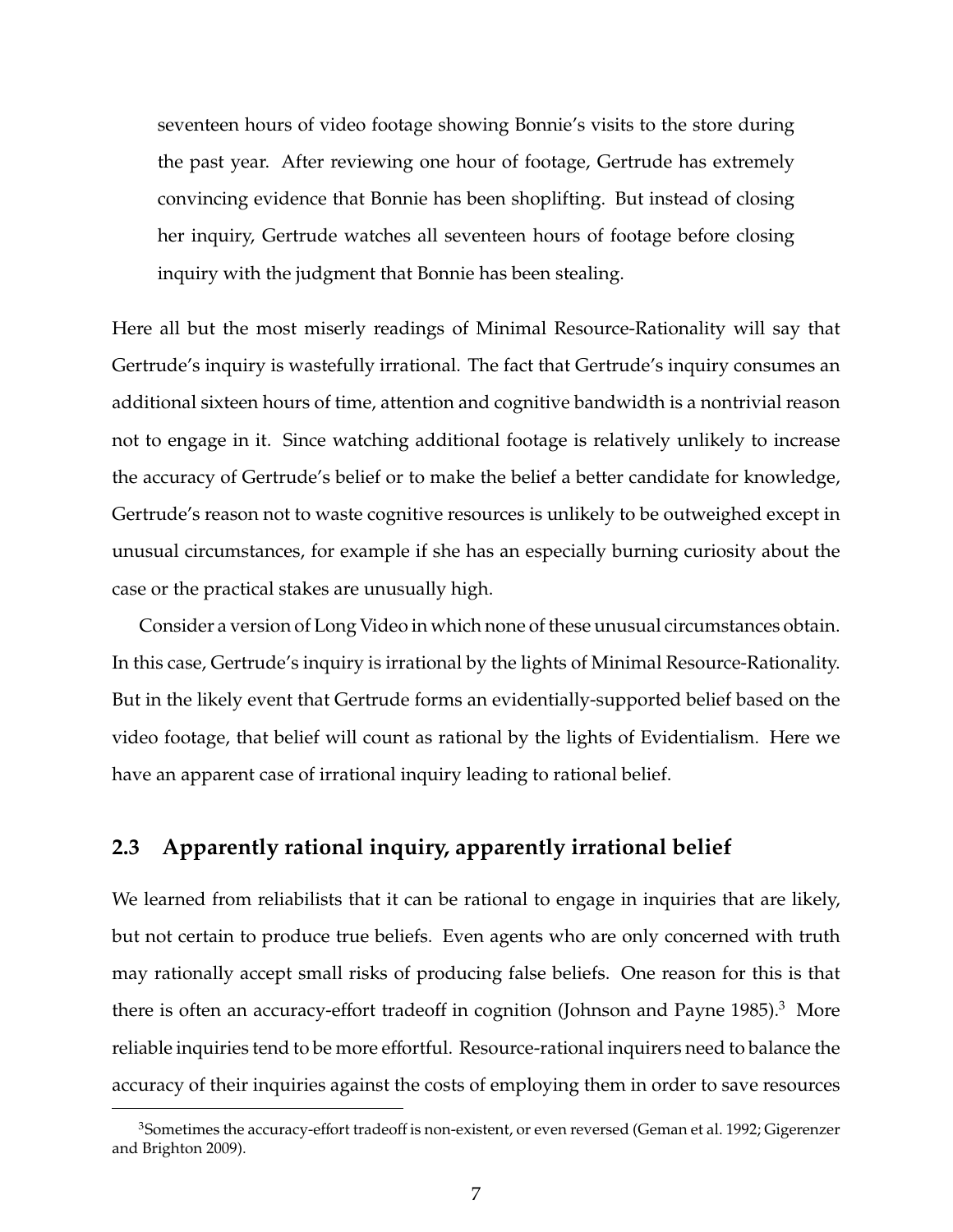for other inquiries and activities. Often this means that rational inquirers must rest content with inquiries that, while highly reliable, may sometimes produce false beliefs.

The evidentialist analog of this lesson is the rationality of partial evidence examination. It is often impossible or prohibitively expensive for agents to examine more than a small part of their total evidence before making a judgment. In such cases, rational agents make up their minds by calling to mind sufficiently large samples of relevant evidence and using those samples as a proxy for the total evidence (Icard 2018; Stewart et al. 2006; Vul et al. 2014). Agents who make judgments based on part, rather than all of their total evidence will be likely, but not certain to form judgments supported by their total evidence.

The rationality of partial evidence examination yields a recipe for constructing cases of apparently rational inquiry leading to apparently irrational belief. First, take a rational process of inquiry that involves partial evidence examination. Many of the best-known heuristics used by bounded inquirers will do, since many heuristics examine only part of an agent's total evidence (Gigerenzer and Selten 2001; Gigerenzer and Gaissmaier 2011).<sup>4</sup> Second, select any of the small number of cases in which this rational process of inquiry produces a judgment that is not supported by the agent's total evidence. In this case, the agent's inquiry may be rational, but by the lights of Evidentialism her belief cannot be rational since it is not supported by the agent's total evidence.

By way of illustration, consider an agent who inquires using a more stringent version of one of the most popular heuristics for binary judgment:<sup>5</sup>

**(Two Cities)** Loeb is mildly curious whether Mainz is more populous than Lübeck. He considers what he knows about both cities, and the first two-

<sup>&</sup>lt;sup>4</sup>Indeed, Gigerenzer and Gaissmaier (2011, p. 453) go further and define heuristics as "strategies that ignore information to make decisions faster, more frugally, and/or more accurately than more complex methods." That is a bit stronger than my claim, although the difference may turn on how broadly we understand the notion of ignoring information.

 $5$ This is a more stringent version of the heuristic Take The Best (Gigerenzer et al. 1991; Gigerenzer and Goldstein 1996) which is often argued to work well in environments such as this one (Hogarth and Karelaia 2006; Martignon 2001). If any criticism is likely to be leveled at this example from bounded rationality theorists, it is that the agent's inquiry is *too* demanding. Readers with these views are encouraged to substitute the original heuristic Take The Best.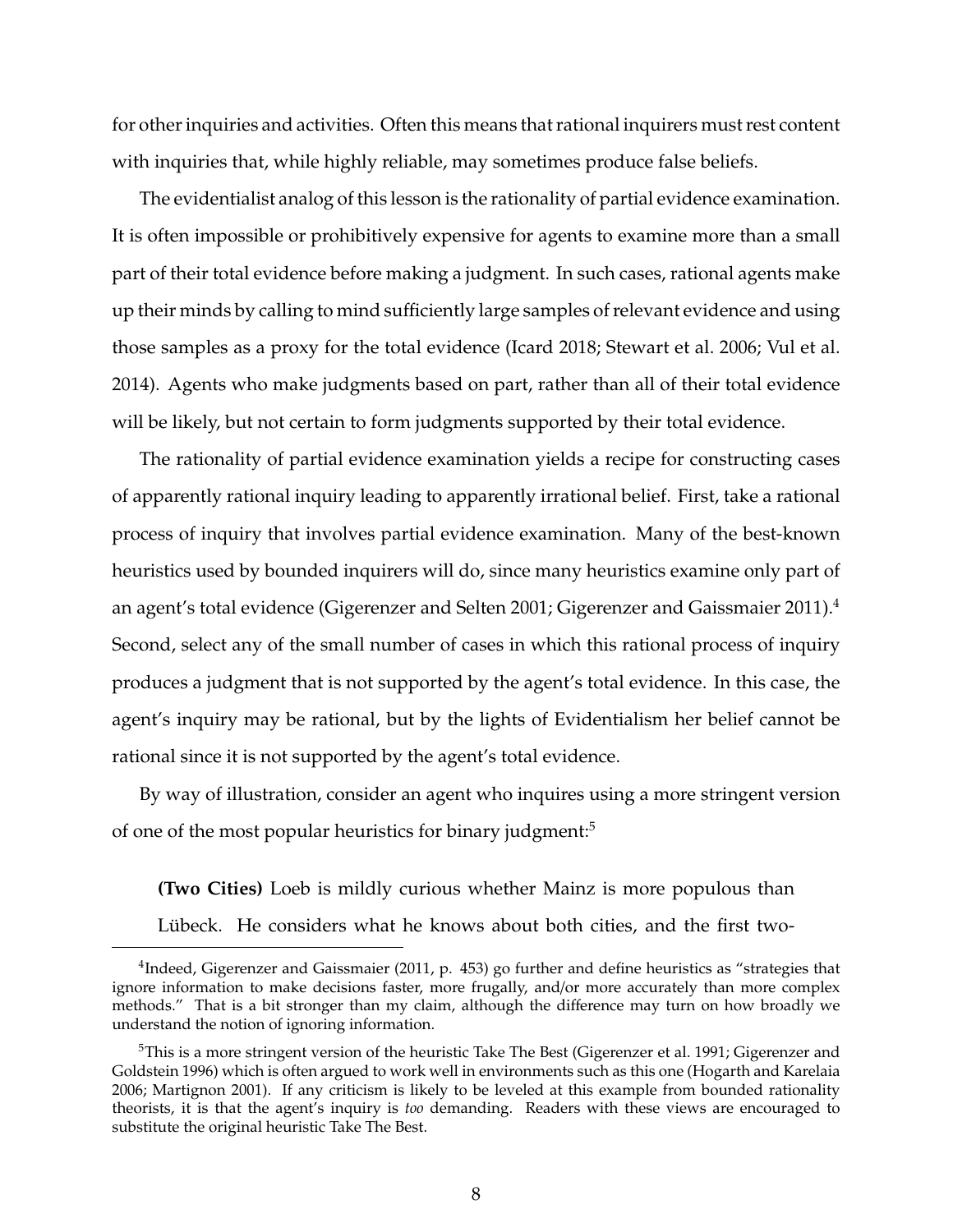dozen facts he considers all suggest that Mainz is indeed more populous. For example, Mainz is a state capital whereas Lübeck is not, and state capitals tend to be larger than noncapitals. Having no reason to suspect that the information he has considered so far is biased, unrepresentative or underpowered, Loeb closes inquiry with the judgment that Mainz is more populous than Lübeck.

Loeb's inquiry may well be rational, striking a good balance between accuracy and effort in this and similar tasks (Hogarth and Karelaia 2006; Martignon 2001). But Loeb knew ahead of time that such inquiries could occasionally produce evidentially unsupported beliefs, and unfortunately that is what has happened here. Loeb's belief that Mainz is more populous than Lübeck cannot be rational for the evidentialist since the opposite judgment is supported by his total evidence. Here we have an apparent case of rational inquiry leading to irrational belief.

#### **2.4 Three normative reactions**

How should we react to these apparent tensions between the rational status of inquiries and the attitudes they produce? Indirect theorists must react in one of two ways.

First, indirect theorists can reject norms of inquiry such asMinimal Resource-Rationality which generate the tension. The cost of this strategy is that we must reject what many have taken to be paradigmatic and plausible constraints of bounded rationality. This cost is amplified when we turn our sights beyond bounded rationality. Recent work in zetetic epistemology has exhibited a number of plausible norms of inquiry which lead to a similar tension between the rational status of inquiry and belief (Friedman 2019, 2020), and several decades ago consequentialists exhibited similar cases in the realm of practical inquiry (Parfit 1984; Railton 1984). As cases multiply, it becomes increasingly difficult to talk our way out of the tension by denying all of the relevant norms governing inquiry.

A second option for indirect theorists is to reject norms of belief such as Evidentialism. Indeed, Jane Friedman has recently suggested that traditional epistemic norms such as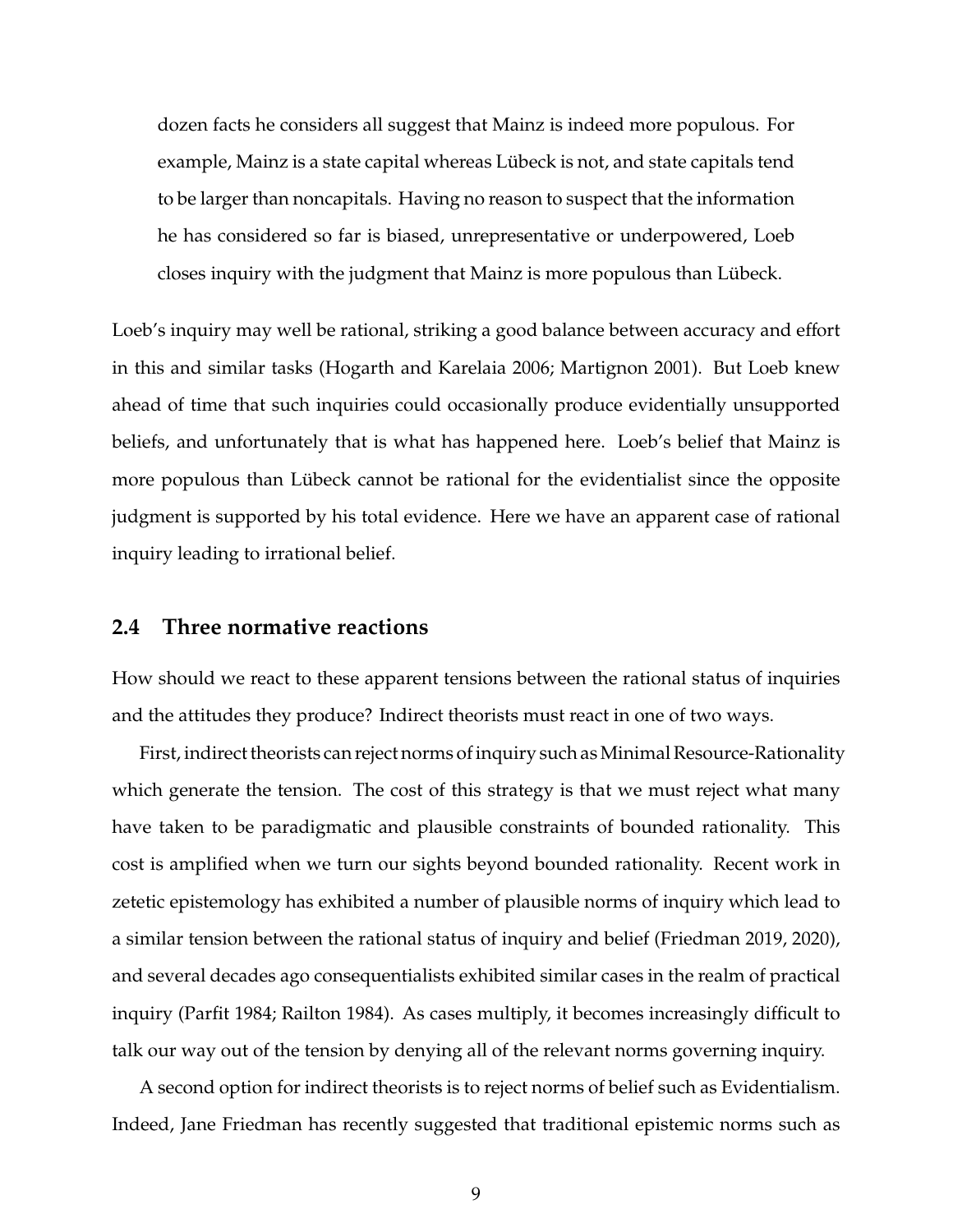Evidentialism may well be false, basing her argument on the need to reconcile the rationality of belief and inquiry (Friedman 2020). And many bounded rationality theorists have held that even weak attitudinal norms, such as the requirement to hold coherent beliefs, may fail because rational inquiries do not always produce coherent beliefs (Arkes et al. 2016; Gigerenzer and Selten 2001b). A cost of this strategy is that it is revisionary. We are asked to give up many of our most cherished norms governing belief in order to make room for plausible norms of inquiry.

Direct normative theories open up a third reaction: deny nothing. Once we decouple the rationality of inquiry from the rationality of the resulting beliefs, we can accommodate cases of rational inquiry leading to irrational belief and cases of irrational inquiry leading to rational belief. Indeed, it is precisely to make room for such cases that direct normative theories were developed.

One benefit of going direct is that we are not forced to revise traditional epistemic norms governing belief, nor are we forced to deny norms of bounded rationality and other norms governing inquiry. Another benefit of the direct approach is that it gives plausible verdicts in the examples considered above. Gertrude's evidentially-supported belief that Bonnie has been shoplifting appears to be rational, despite the wasteful irrationality of her inquiry. And inquiries such as Loeb's are often taken as paradigm cases of boundedly rational inquiry, despite their occasional vulnerability to forming irrational beliefs. A direct interpretation of the procedural turn allows us to take these verdicts at face value without revising either the verdicts or the normative principles that generate them.

In this section, we compared direct and indirect interpretations of the procedural turn. On a direct interpretation, theories of substantive rationality ask normative questions about the rationality of attitudes, whereas theories of procedural rationality ask normative questions about the inquiries that produce them. On this view, taking the procedural turn means taking a process-focused approach to normative theorizing, giving substantial emphasis to questions about rational inquiry without denying traditional norms governing attitudes. With a direct interpretation of the procedural turn in hand, we can now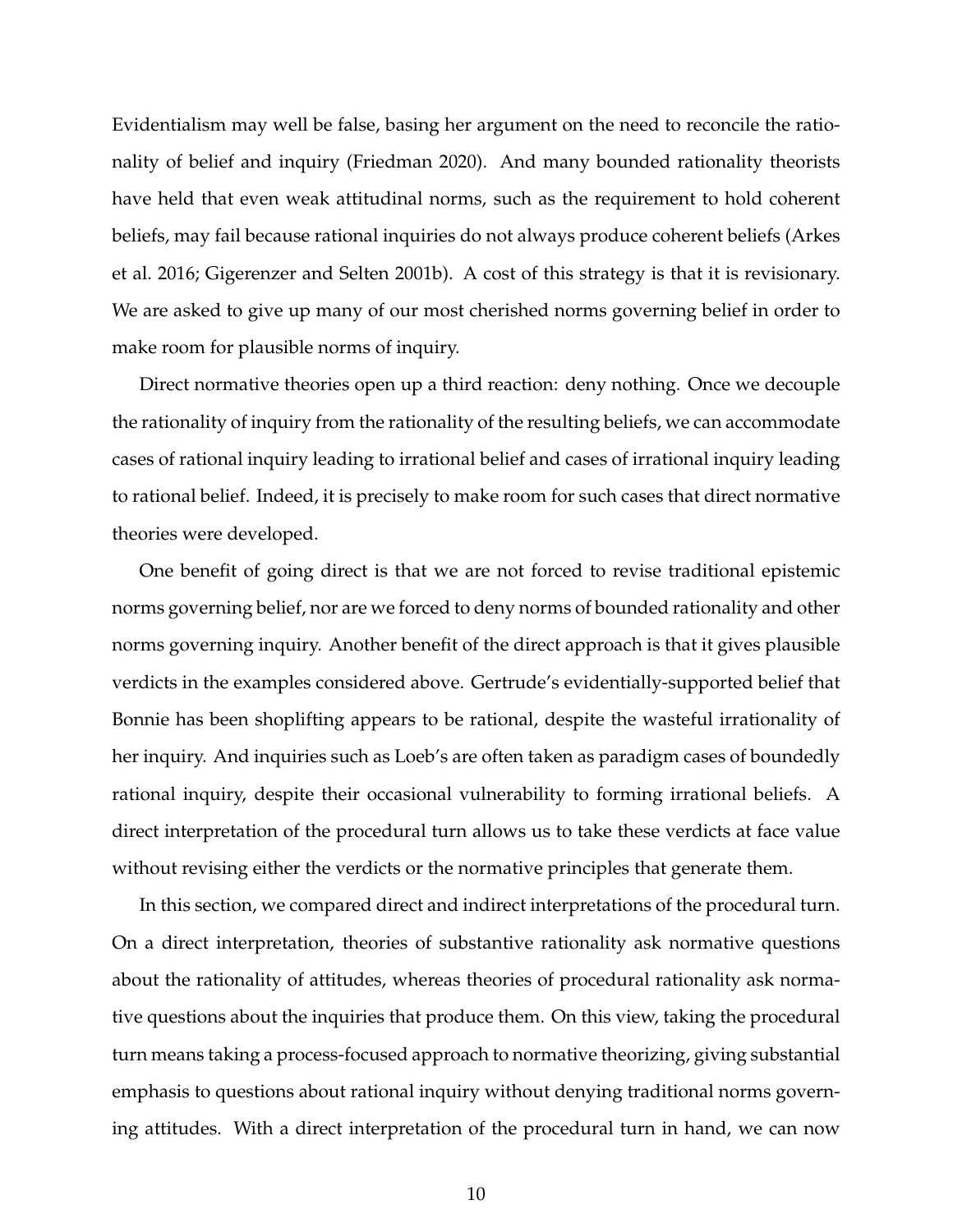revisit the connection between the zetetic and procedural turns.

## **3 From inquiry to bounded rationality**

The headline claim of this paper is that the zetetic turn in epistemology should be regarded as part of a broader procedural turn within the study of bounded rationality. Making good on this claim requires showing two things. First, we must show that recent work in zetetic epistemology should be regarded as studying a type of bounded rationality. This will show that it makes sense to regard the zetetic turn as part of a broader procedural turn, as opposed to treating the zetetic and procedural turns as parallel movements in unrelated fields. And second, we must explain why it is important for theories of bounded rationality to take the procedural turn. This will show why the procedural turn, and hence the zetetic turn, is a turn we ought to take as opposed to an interesting chapter in academic sociology.

In this section, I tackle the first project, showing why recent work in zetetic epistemology should be understood as concerned with bounded rationality. In the next section, I take up the second project of explaining why it is important for theories of bounded rationality to take the procedural turn.

On some views, rationality comes in two types (Carr forthcoming; Smithies 2015; Richter 1990). Theories of bounded rationality take an agent's bounds for granted, then ask how it is rational for her to cognize given her bounds. Theories of unbounded or ideal rationality abstract away from some or all of an agent's bounds, then ask how it is rational for her to cognize once those bounds are removed. Granting this distinction for the sake of argument, we can ask: should recent work on zetetic epistemology be seen as concerned with a type of bounded or unbounded rationality? In this section, I argue that recent work in zetetic epistemology studies a type of bounded rationality.

The argument, in brief, is this. Many of the most important challenges that we face as inquirers only arise in an interesting way because we are bounded. If the bounds generating these challenges were removed, the challenges would either fail to arise, or else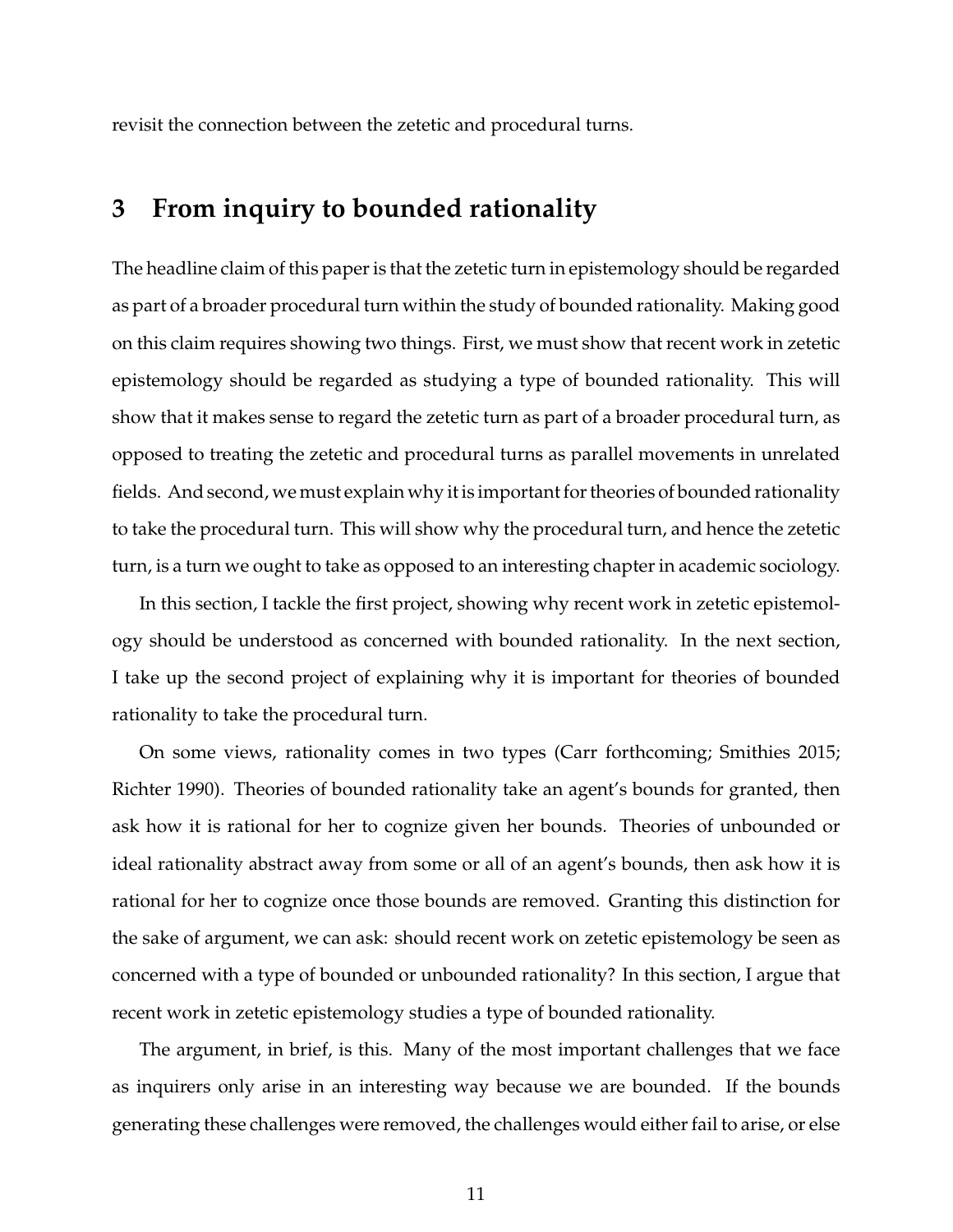become nearly unrecognizable. If that is right, then we must think of zetetic epistemology as concerned with bounded rationality unless we are prepared to radically change the challenges that we are concerned with, or the solutions that these challenges will receive.

By way of illustration, consider three challenges facing rational inquirers (Table 1). First, we sometimes have duties to gather evidence during inquiry (Hall and Johnson 1998; Smith 2014; Woodard and Flores forthcoming). When are agents rationally required to gather evidence, and what evidence must they gather? This challenge arises because we are informationally bounded: there is relevant information that we do not have. Because we lack relevant information, it is possible and sometimes rational to gather more information.

Next, consider double-checking (Christensen 2007; Friedman 2019). Recent work has stressed that rational agents should sometimes double-check their beliefs in order to ensure that they have not made a mistake. When and how should agents double-check their beliefs? This question arises because we are fallible. We need to double-check our beliefs because we could have made a mistake the first time.

Finally, inquirers must choose how to allocate attention between competing internal and external stimuli (Siegel 2017; Sims 2003). For example, when counting windows on the Chrysler building you should attend to the windows and not to the birds outside them (Friedman 2020). How should rational agents allocate attention during inquiry? This question arises because we are attentionally bounded. We cannot attend to all phenomena at once. The problem of attentional allocation may also arise because we are computationally bounded, unable to process too many incoming stimuli at once.

Table 1: Challenges for inquirers and their motivating bounds

| <b>Challenge for inquirers</b> | Motivating bound(s)                      |
|--------------------------------|------------------------------------------|
| Gathering evidence             | Informational bounds                     |
| Double-checking                | Fallibility                              |
| Allocating attention           | Attentional bounds, computational bounds |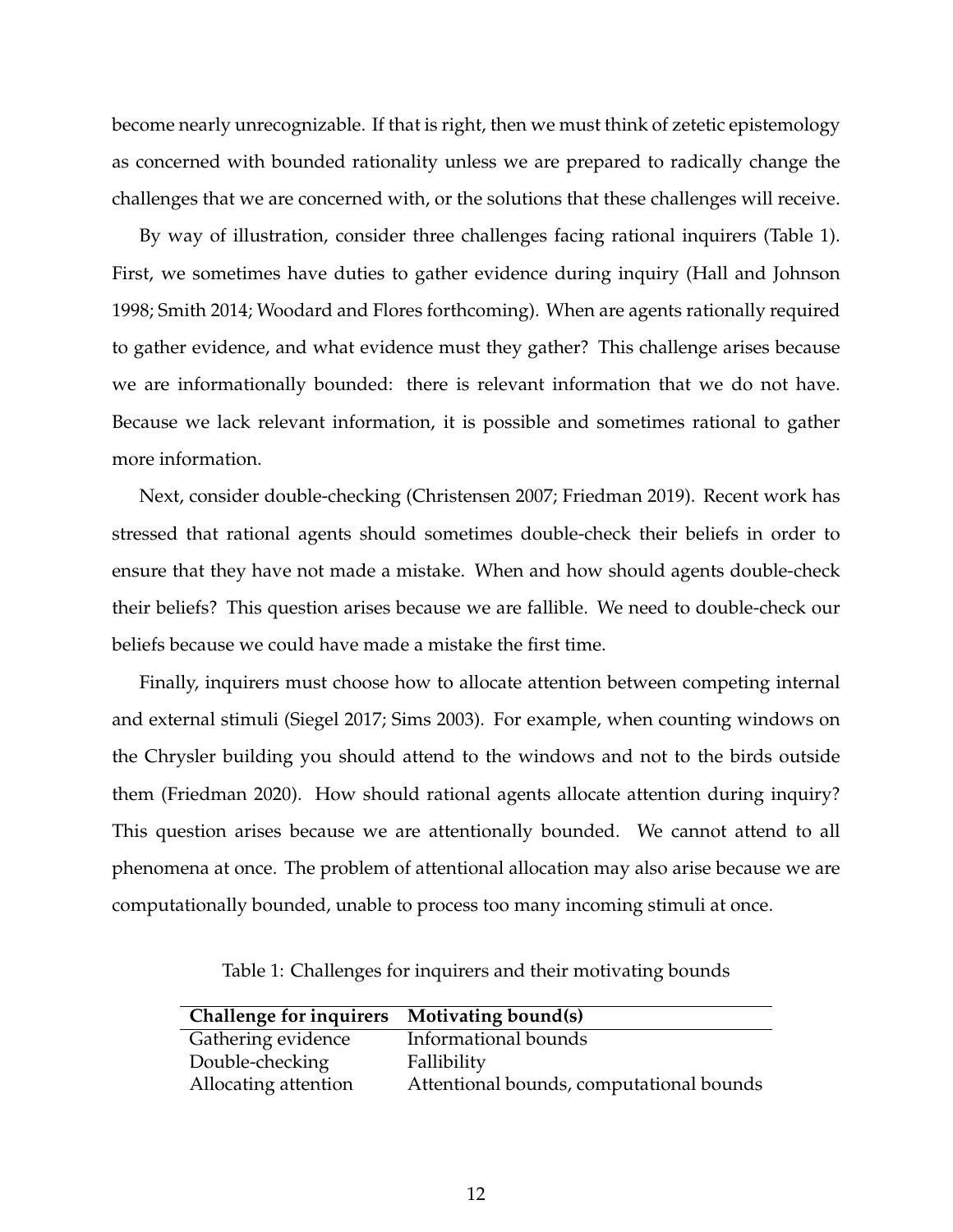What happens to these challenges once the generating bounds are removed? In some cases, the challenge simply does not arise. Consider evidence-gathering. When and how should an informationally unbounded agent gather evidence? This question rests on a presupposition failure since it is impossible for an informationally unbounded agent to gather evidence. Agents who have all relevant evidence in their possession cannot gather evidence, since they already have that evidence.

In many cases, challenges facing inquirers still arise once the generating bounds are removed, but these challenges become almost unrecognizable. Consider double-checking. When and how should an infallible agent double-check her beliefs? It might be possible for infallible agents to double-check their beliefs. But infallible agents could never be rationally required to double-check their beliefs. $^6$  If they could not have been wrong the first time, there would be no point to checking their answers again.

The story is much the same with attentional allocation. Consider an agent who is attentionally unbounded, able to attend to any number of phenomena at once. Suppose that she is also computationally unbounded, able to process all incoming information without difficulty. How should such an agent allocate her attention during inquiry? There is a genuine question here, but the answer is surprisingly simple: she should attend to everything at once. Since the agent is computationally unbounded, she expects that she will correctly update on each item of information she attends to. Since she is attentionally unbounded, attending to additional information is costless, and it is neither instrumentally (Blackwell 1953; Good 1966) nor epistemically (Maher 1990) rational for agents to turn down cost-free information unless they suspect they may update incorrectly on that information.<sup>7</sup>

What do we learn from this discussion? At least this much. The study of rational inquiry, insofar as it is concerned with the types of challenges discussed by zetetic episte-

 $6$ We might back off a bit from this in cases where agents fail to know that they know they are infallible (Friedman 2019). That still leaves much less room for rational double-checking than we expected to recover.

This may fail on some views of risk-weighted decisionmaking, although that is sometimes taken as a strike against such theories (Campbell-Moore and Salow 2020).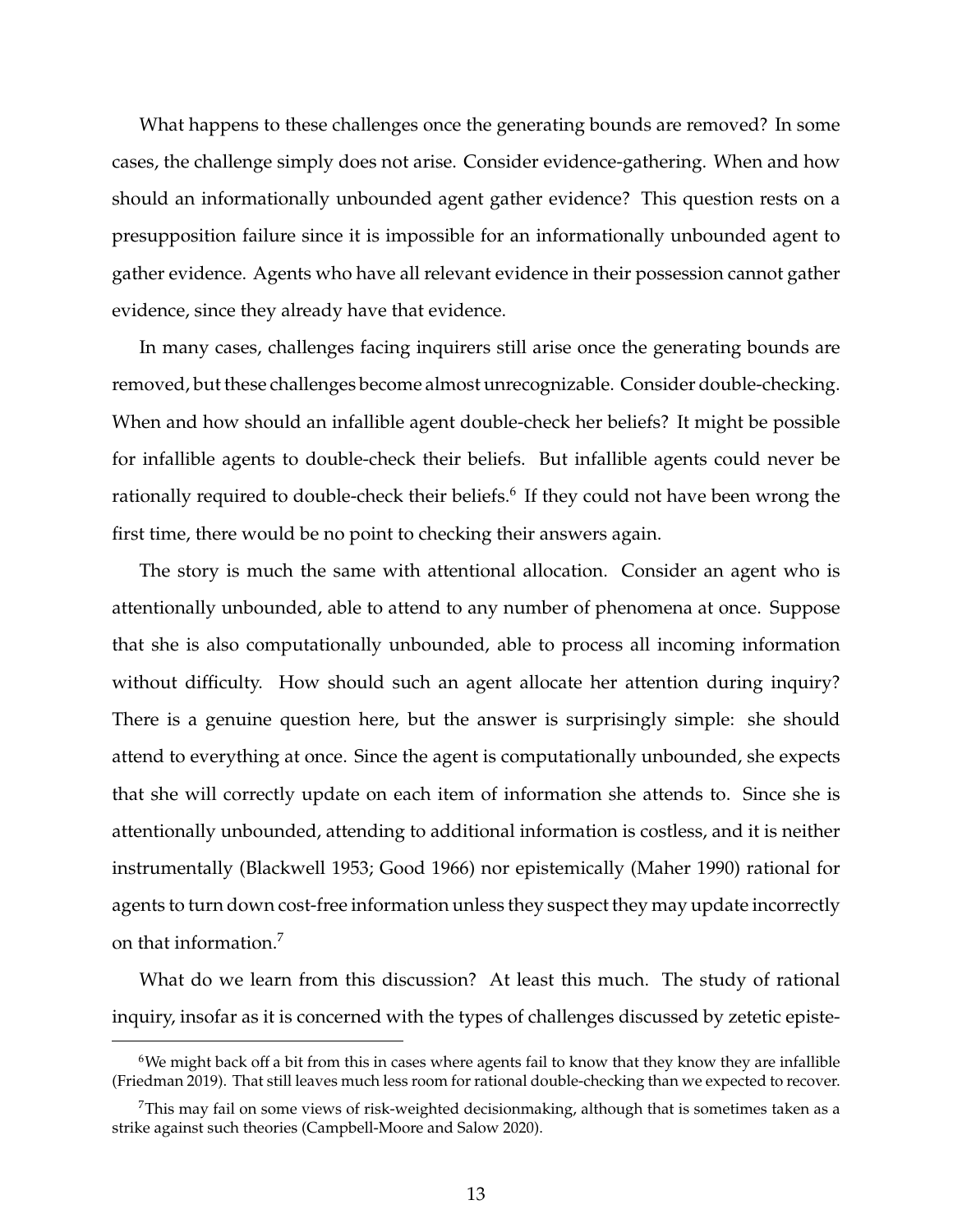mologists and expects to return recognizable solutions to those challenges, should be seen as studying a type of bounded rationality. Zetetic epistemology studies agents who are limited in their capacity to gather, store and process information. Could there be a separate type of ideal zetetic epistemology, concerned with the structure of rational inquiry for agents who are unconstrained in their capacity to gather, store and process information? I am not sure about the prospects for this discussion. But I think we should conclude at the very least that this discussion would not track the types of challenges and conclusions at issue in recent work on zetetic epistemology.

### **4 From bounded rationality to inquiry**

Why take the zetetic turn? Existing work has provided at least three reasons to take the zetetic turn. First, philosophers throughout history have been concerned with the nature and norms of inquiry (Friedman 2017; Misak 1987; Striker 2001), so the study of inquiry is a natural continuation of their project. Second, rational inquiry may be an important component of theoretical rationality (Kelly 2003; Sylvan manuscript; Thorstad 2021), and the study of theoretical rationality is a task for epistemologists. And third, a belief-focused epistemology risks the charge of temporal parochialism (Friedman 2020), being focused on attitudes held at a moment rather than the temporally extended processes of inquiry through which our attitudes are produced.

These are good arguments, and they help us to see the importance of taking the zetetic turn. But viewing zetetic epistemology as concerned with bounded rationality opens up a powerful new motivation for taking the zetetic turn. The fundamental turn in the study of bounded rationality is the procedural turn from attitudes to inquiry. Taking the zetetic turn from doxastic attitudes to theoretical inquiry is just what it means to take the procedural turn in epistemology. Hence the zetetic turn in epistemology is an essential component of the fundamental turn in the study of bounded rationality and its goal of developing a humanly adequate epistemology.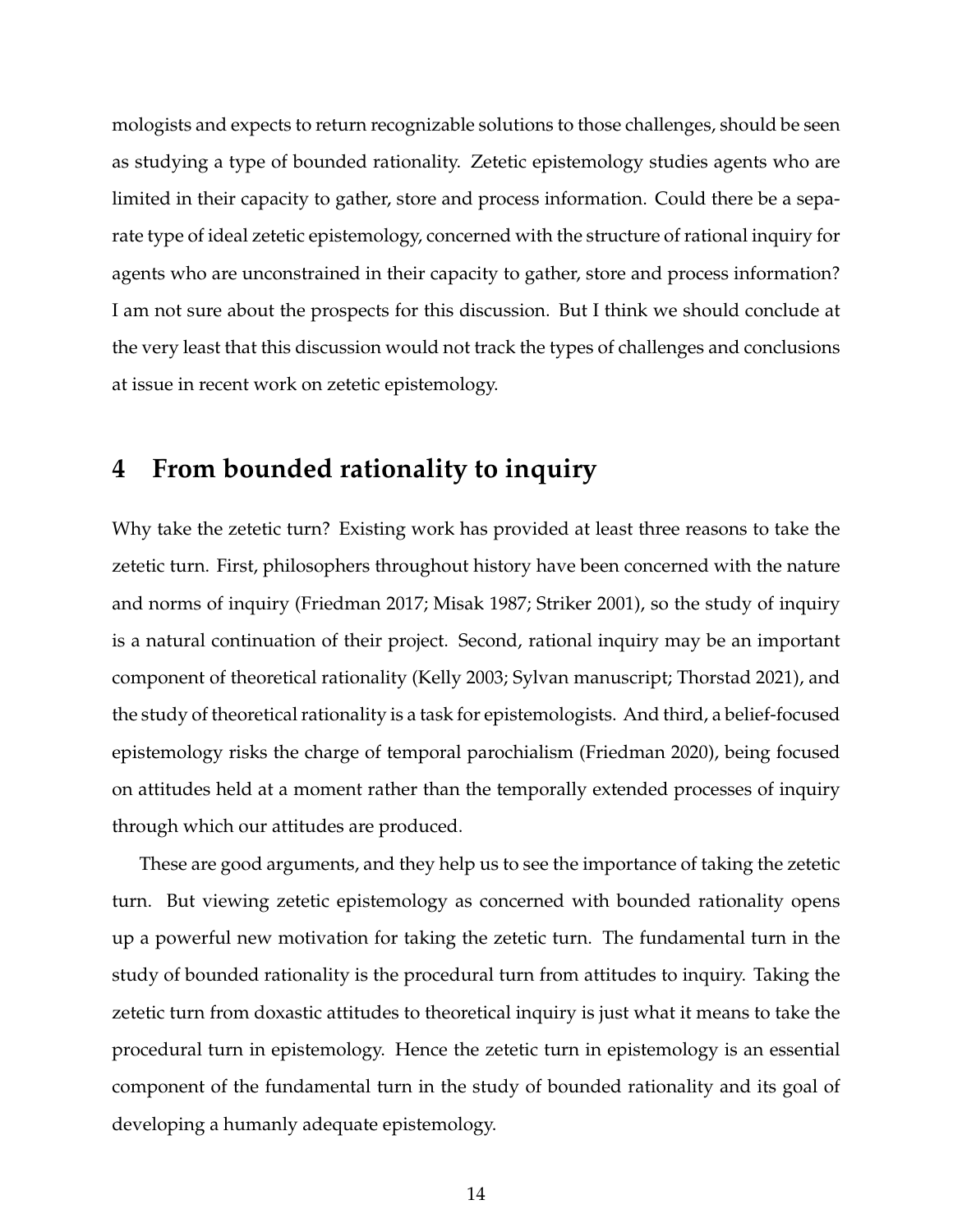But just why have bounded rationality scholars regarded the procedural turn as essential to the study of bounded rationality? In this section, I give two arguments for the fundamentality of the procedural turn: the Argument from Differential Impacts and the Argument from Level Tension. Together, these arguments will motivate the claim that the procedural turn is an essential part of the study of bounded rationality. Insofar as recent work in zetetic epistemology is to be regarded as concerned with bounded rationality, this will also provide motivation for taking the zetetic turn.

### **4.1 The Argument from Di**ff**erential Impacts**

The first argument for taking the procedural turn is the Argument from Differential Impacts. This argument holds that many of our most central cognitive bounds are felt more strongly as bounds on processes of inquiry than as bounds on the attitudes produced by inquiry. As a result, theories of bounded rationality must ask detailed questions about rational inquiry in order to reflect the full rational importance of central cognitive bounds. We can get a grip on the differential impact of bounds on inquiry and the resulting attitudes by considering two examples.

First, consider computational costs. Economizing on computational costs is a central part of resource rationality, which we met in Section 2. Computations made during inquiry consume valuable resources such as time, working memory and computational bandwidth. If these resources were not spent on one inquiry, they could be spent on another inquiry or activity. For this reason, bounded agents must strive to manage the computational costs of inquiry.

But notice that computational costs are not bounds on attitudes at all. It is not attitudes, but rather computational processes of inquiry which incur computational costs. On a direct approach to normative assessment, this means that computational costs are entirely irrelevant to the rationality of belief. Hence if we only ask normative questions about belief, we will learn nothing about the normative relevance of computational costs to human cognition. For example, we saw in Section 2 that theories of rational belief such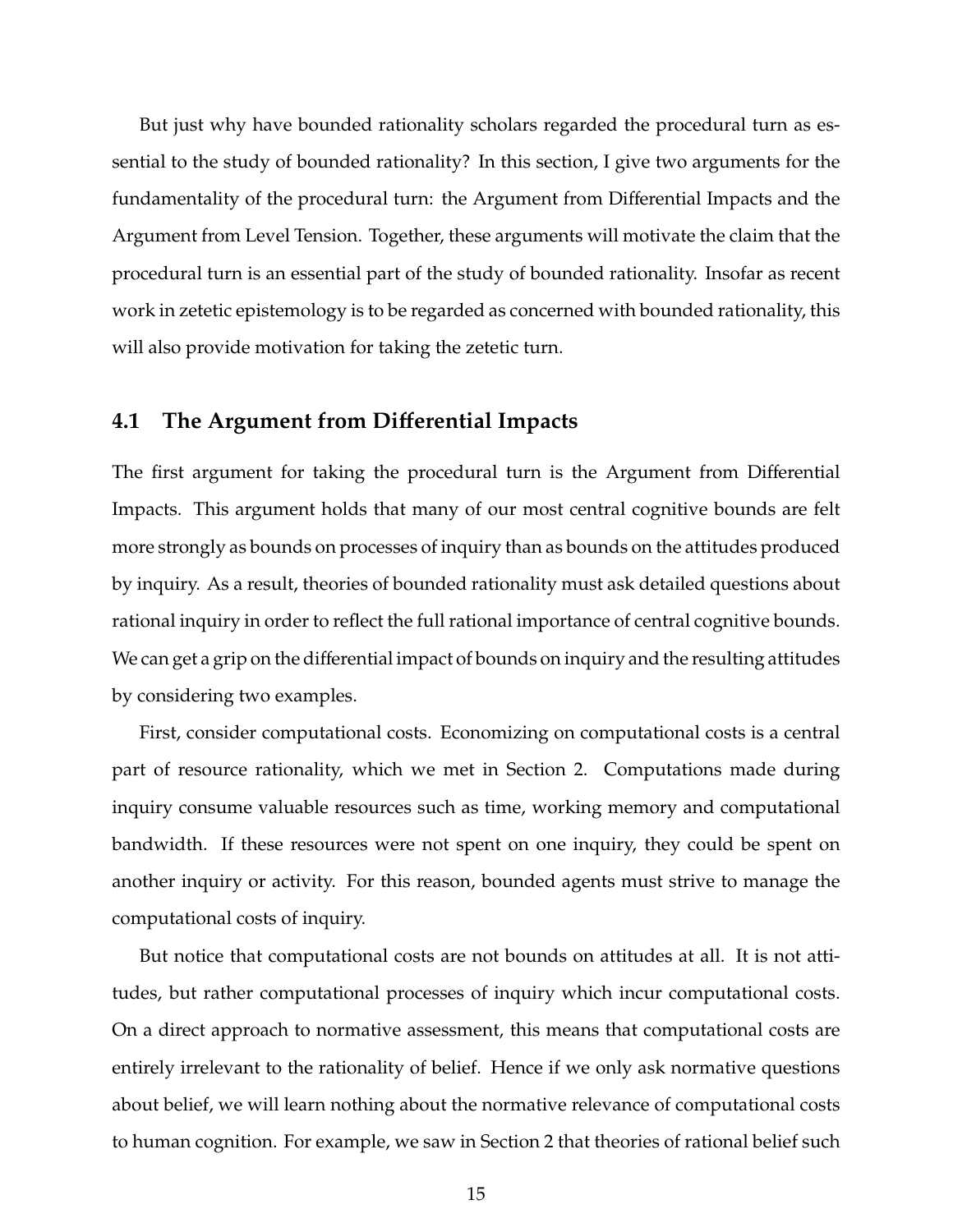as Evidentialism make no mention of computational costs. It is only by studying constraints on inquiry such as Minimal Resource Rationality that the normative importance of computational costs is revealed.

For a second example, consider an agent's limited cognitive abilities. To ask whether something is within an agent's ability is distinct from asking what it will cost her. Something is within an agent's ability if she can do it at some cost, and otherwise it is beyond her ability. Limited cognitive abilities matter insofar as we think that in cognitive matters, ought implies can: if an agent cannot do something, then it cannot be the case that she ought to do it. $<sup>8</sup>$  This contrasts to the rational importance of computational costs, which</sup> goes through norms such as Minimal Resource Rationality.

Cognitive abilities, unlike computational costs, may sometimes be felt as bounds on belief. There are perhaps some propositions so complex or heinous that we cannot believe them. But usually the problem is not that we lack the ability to believe something. It is rather that we lack the ability to execute any process of inquiry that would lead us to believe it.

Consider, for example, Fermat's Last Theorem. This says that the equation  $a^n + b^n = c^n$ has no positive integer solutions with  $n > 2$ . It is well within most humans' ability to believe Fermat's Last Theorem, and indeed many of us believe it today. But at least until the first proof of Fermat's Last Theorem was produced, it was beyond most humans' ability to prove Fermat's Last Theorem, and there were no other processes, such as seeking the testimony of professional mathematicians, which could make up for our incapacity. In such a situation, many theories of rational belief, including any theory requiring logical omniscience, would require mathematically-educated agents to believe Fermat's Last Theorem. But no theory of rational inquiry worth its salt would require typical agents to initiate a process of inquiry terminating in a proof of Fermat's Last Theorem. Here

<sup>&</sup>lt;sup>8</sup>Some theorists have questioned whether ought implies can principles hold with full generality, but many allow them to hold in a large number of cases (Graham 2011; King 2019; Martin 2009; Vranas 2007). It has sometimes been suggested that theories of unbounded rationality should abandon ought implies can principles wholesale (Carr forthcoming), but this is rarely suggested for theories of bounded rationality.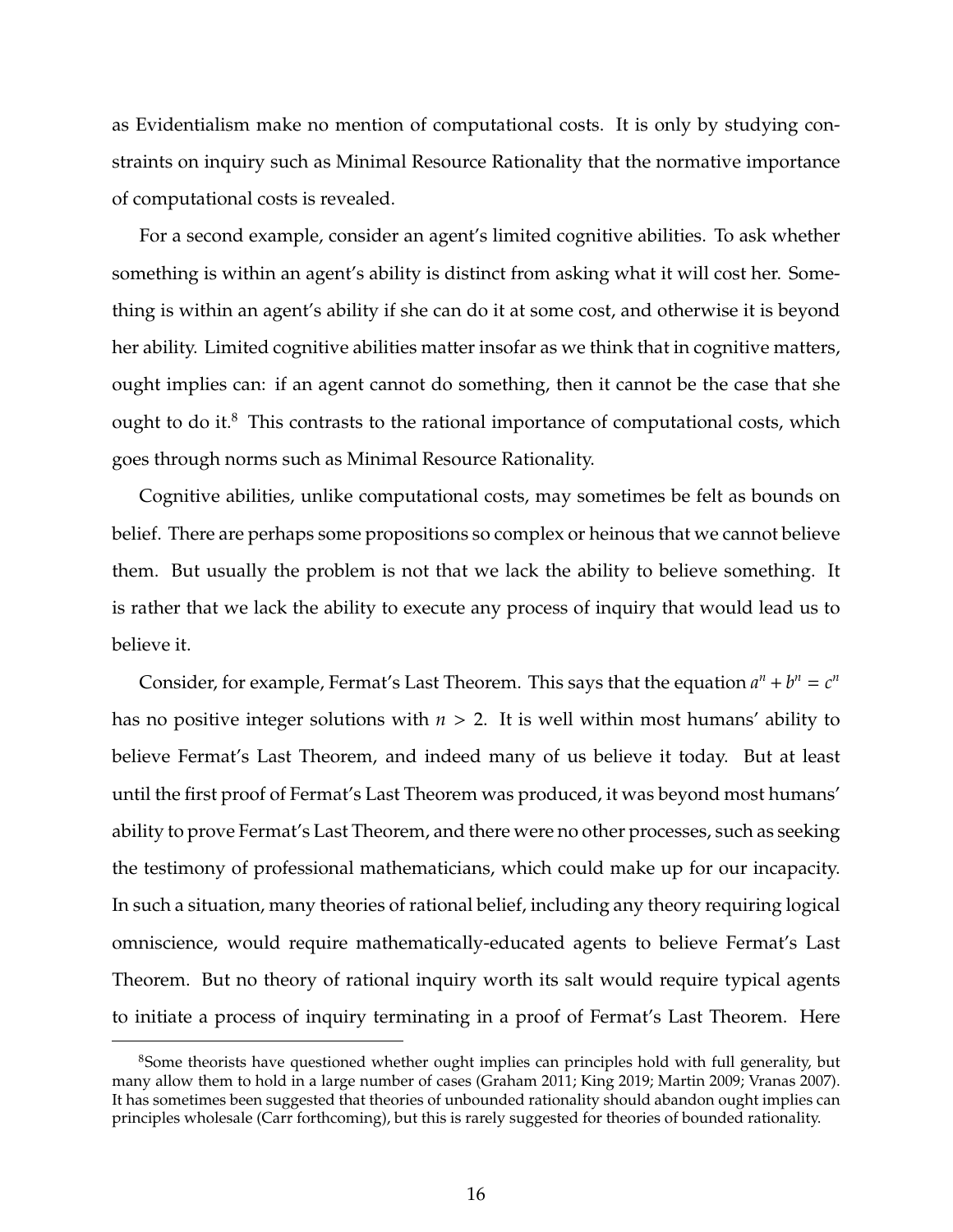we have a case where the relevant ability bound, namely most agents' inability to prove rather than believe a mathematical claim, is best-reflected in claims about rational inquiry rather than in claims about rational belief.

Together, these examples illustrate the Argument from Differential Impacts. Central cognitive bounds such as limited abilities and computational costs are felt most strongly, or even entirely as bounds on inquiry rather than as bounds on the attitudes produced by inquiry. Theories of bounded rationality must be concerned with inquiry in order to manifest the rational importance of these cognitive bounds. Below, I offer a second motivation for the procedural turn: the Argument from Level Tension.

### **4.2 The Argument from Level Tension**

Sometimes the rationality of an agent's attitudes coincides with the rationality of the inquiries that produce them. These cases tell us little about the importance of taking the procedural turn, since we would get the same answer if we asked after the rationality of the agent's attitudes or the rationality of her inquiries. To assess the need for the procedural turn, we need to look at cases of level tension in which the rationality of an agent's attitudes comes apart from the rationality of the inquiries that produce them (Thorstad 2021).

In these cases, the Argument from Level Tension claims that judgments about rational inquiry are often the most complete, helpful and charitable guides to the underlying normative reality, whereas by contrast judgments about rational belief often give an incomplete, misleading or uncharitable picture of that same reality. If that is right, then we need to take a procedural turn in order to deliver complete, helpful and charitable descriptions of the normative situation of bounded agents who may find themselves caught in level tension.

To see how judgments about rational belief can be misleading in cases of level tension, consider the psychology of poverty (Morton 2017). Material poverty significantly impairs agents' performance on tasks measuring reasoning (Deck and Jahedi 2015; Mani et al.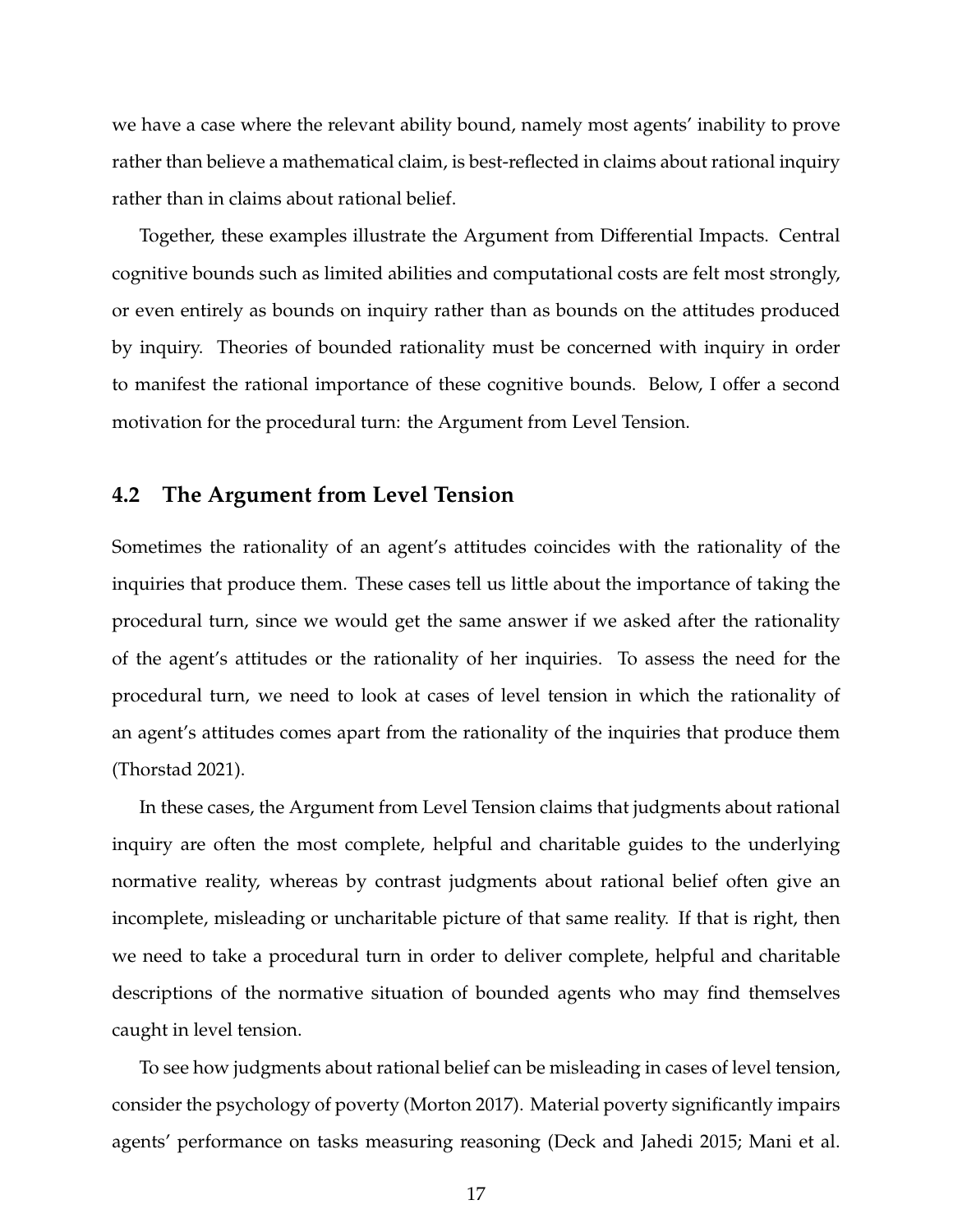2013), attention (Shah et al. 2012), memory (Evans and Schamberg 2009) and executive control (Mani et al. 2013; Vohs 2013). These impairments can be quite severe, equivalent to a full night spent without sleep (Linde and Bergström 1992; Mani et al. 2013). These cognitive impairments perpetuate poverty traps by contributing to behaviors such as overborrowing (Shah et al. 2012), undersaving (Bernheim et al. 2015), and noncompliance with medical instructions (Kaplan et al. 2004). Do these findings show that poverty breeds irrational inquiry? That seems an uncharitably mean-spirited conclusion to draw, but how can it be avoided?

To see what is going on here, suppose I ask you to imagine that your car has broken down and requires a \$1,500 repair. Then I assign you a reasoning task. If you are financially well-off, your performance on the reasoning task will be unimpaired (Mani et al. 2013). But if you struggle financially, the story of the broken-down car dominates your cognition. How will you pay for the repair? If you cannot pay, will you lose your job? Your home? Your ability to reason, attend, remember and control cognition in matters unrelated to the car will be substantially impaired because you are busy thinking about the broken-down car. But that is not irrational. You are correctly focusing on what matters most: the broken-down car.

Now we can see exactly how poverty impairs cognition.<sup>9</sup> Poverty creates a number of immediately pressing cognitive challenges, and agents respond by rationally reallocating the bulk of their cognitive resources towards these focal challenges while economizing on the rest. Here is how a leading study puts the point.

The human cognitive system has limited capacity. Preoccupations with pressing budgetary concerns leave fewer cognitive resources available to guide choice and action. Just as an air traffic controller focusing on a potential collision course is prone to neglect other planes in the air, the poor, when attending

<sup>&</sup>lt;sup>9</sup>There is another way in which poverty impairs cognition, namely by decreasing the stock of available cognitive resources through challenges such as sleep deprivation (Patel et al. 2010), stress (Cohen et al. 2006), and malnutrition (Gailliot et al. 2007) and increasing the total number of cognitive problems to be solved (Mani et al. 2013).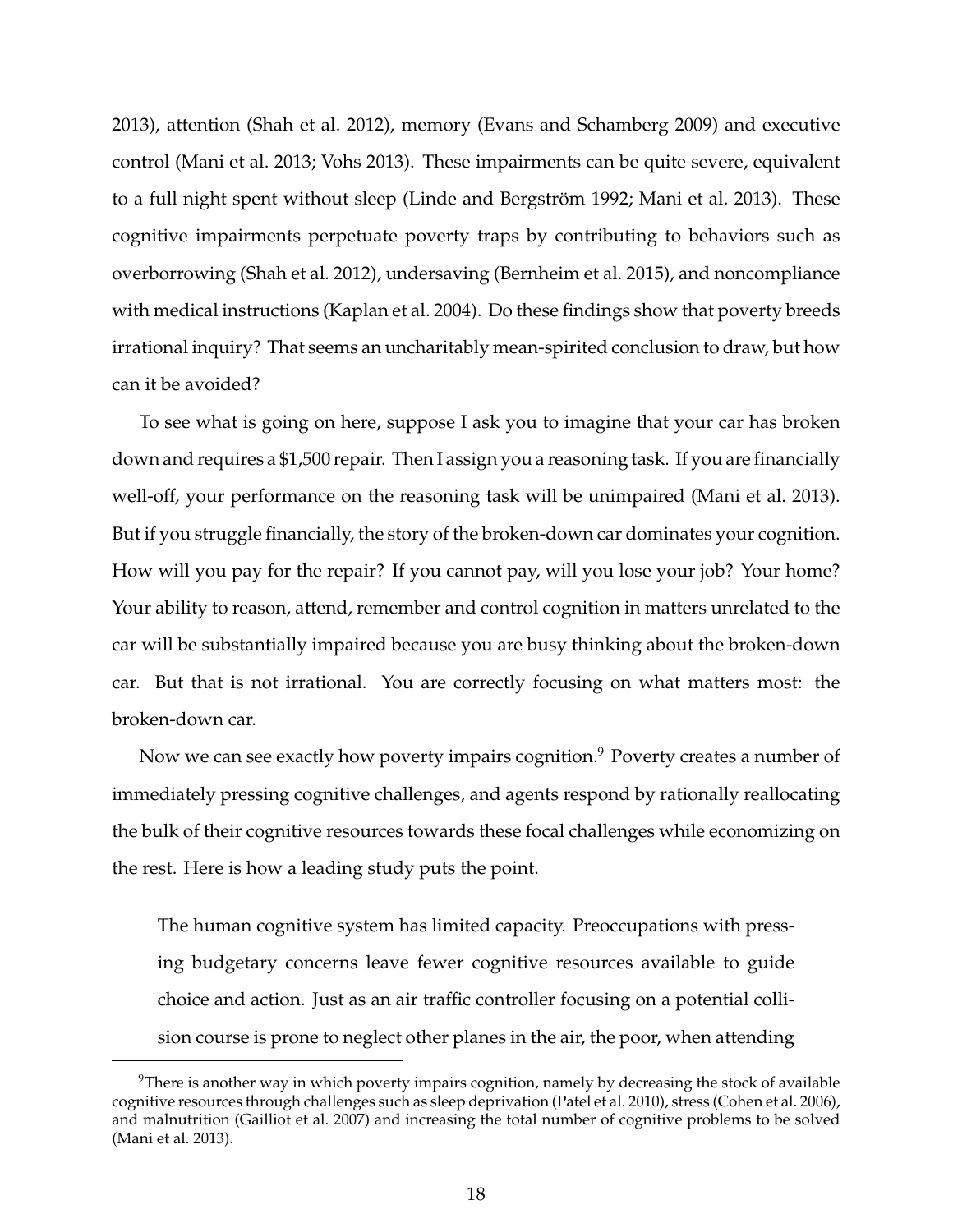to monetary concerns, lose their capacity to give other problems full consideration. (Mani et al. 2013, p. 976).

The rational response to poverty, like the rational response to an impending collision, often involves a short-termist reallocation of cognitive resources towards the most pressing immediate concerns (Mani et al. 2013; Morton 2017; Shah et al. 2012).

Now suppose that Fatima is a working mother. Her car is nearly out of gas; her bills are past due; and she has no idea how she will heat her house during the impending winter. Fatima goes to the supermarket and makes quick, hurried inquiries while she is there. For example, she judges that one brand of beans is a better value than another by employing the *recognition heuristic* of favoring brands that she recognizes (Goldstein and Gigerenzer 2002; Gigerenzer and Goldstein 2011; Pachur et al. 2011). Given Fatima's need to conserve cognitive resources, such inquiries may well be rational, delivering in expectation acceptable accuracy at a reasonable cost.<sup>10</sup> But in some cases, Fatima will form judgments plainly contradicted by her total evidence. For example, we may suppose that Fatima has noticed the cost and weight of each can, but does not explicitly calculate the cost-per-weight of each. Then it may well be that Fatima judges one brand to be a better value than another, even though her evidence supports the conclusion that the second is much cheaper per unit weight, and even if value for Fatima is strongly connected to price-per-unit.

In this case, Evidentialism and most traditional theories of rational belief will say that Fatima's belief is irrational: she ought to believe that the second brand is a better value than the first. On direct normative theories, it may well be right to say that Fatima's belief is irrational. But this judgment obscures the essential point of the example: Fatima could only have formed a rational belief in this case through the irrationally wasteful process of explicitly calculating per-unit-weights, instead of saving cognitive resources for more important problems like heating her home. Fatima's belief is irrational only because

 $10$ And in some situations, recognition may outperform more complex methods, even ignoring cognitive costs (Smithson 2010).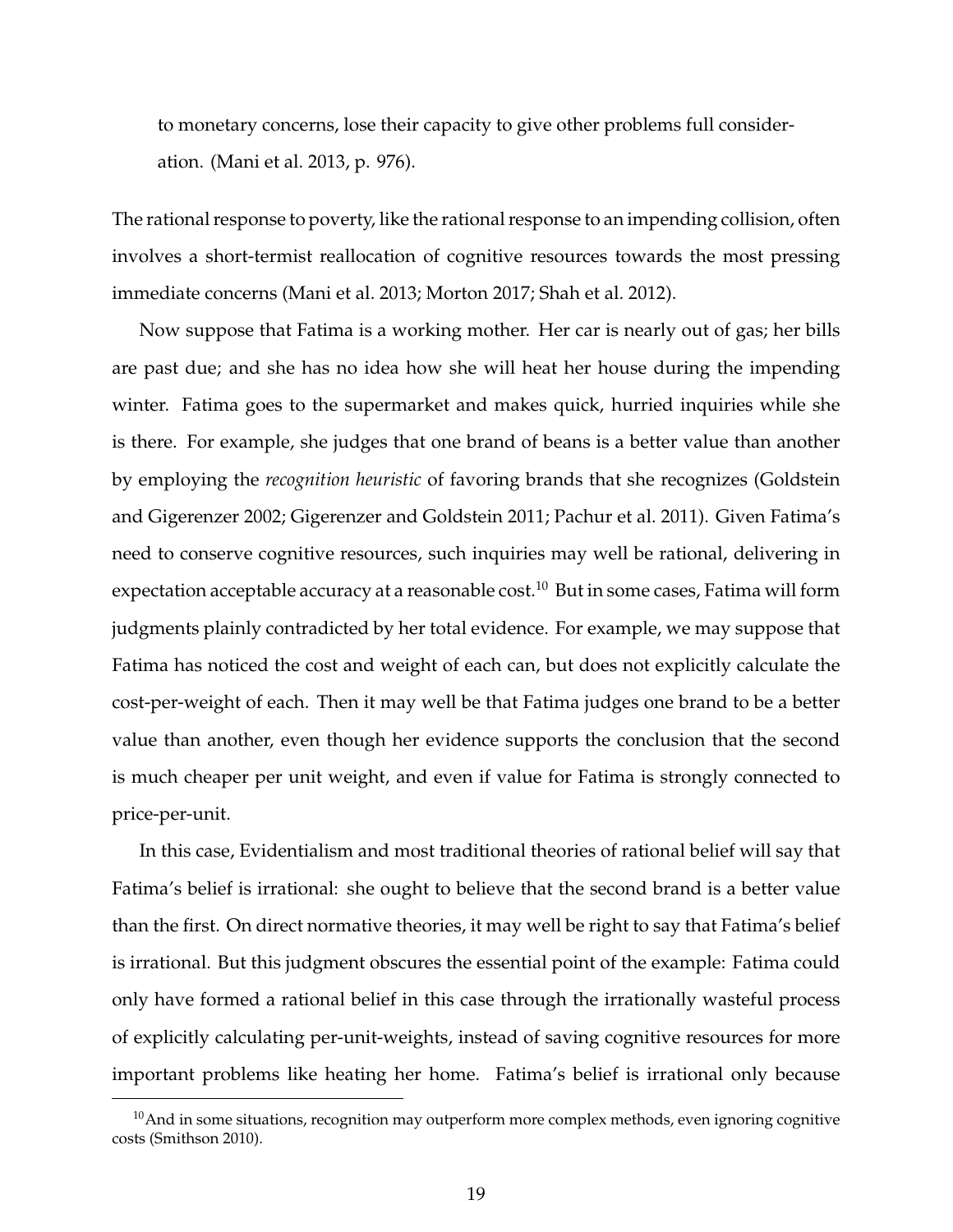facts about rational belief are imperfectly sensitive to the bounds which Fatima's inquiry correctly and rationally respects. Because of this, it would be uncharitable, misleading and downright mean-spirited to put more than a passing emphasis on the irrationality of Fatima's belief. The most charitable, helpful and complete picture of Fatima's situation is given by the judgment that she has inquired rationally, and it is this judgment that theories of bounded rationality must stress.

In this section, we explored the case for thinking that the procedural turn is an essential part of the study of bounded rationality. We looked at two arguments for the centrality of the procedural turn. The Argument from Differential Impacts holds that theories of bounded rationality should be concerned with inquiry because many of our most important bounds are felt most strongly as bounds on inquiry rather than attitudes. And the Argument from Level Tension holds that in cases of level tension, the most helpful, complete and charitable normative picture is often found by posing normative questions about belief rather than inquiry. Together, these arguments help us to see why theories of bounded rationality have taken the procedural turn from attitudes to inquiry. And insofar as recent work in zetetic epistemology aims to characterize a type of bounded rationality, we should see the zetetic turn as part of the more general procedural turn from attitudes to inquiry.

### **5 The other zetetic turn**

Inquiries come in two types. On the one hand, there are theoretical inquiries. Theoretical inquiries terminate, at least often, in the formation of doxastic attitudes such as belief (Holton 2014; Peirce 1877).<sup>11</sup> And perhaps theoretical inquiries originate with the formation of a special type of interrogative attitude such as curiosity or wondering (Friedman 2013; Whitcomb 2010). On the other hand, there are practical inquiries. Practical inquiries terminate, at least often, in the formation of practical attitudes such as plans, intentions

<sup>&</sup>lt;sup>11</sup> Perhaps this does not always happen (Lee forthcoming; Sapir and van Elswyk 2021; Wagner forthcoming).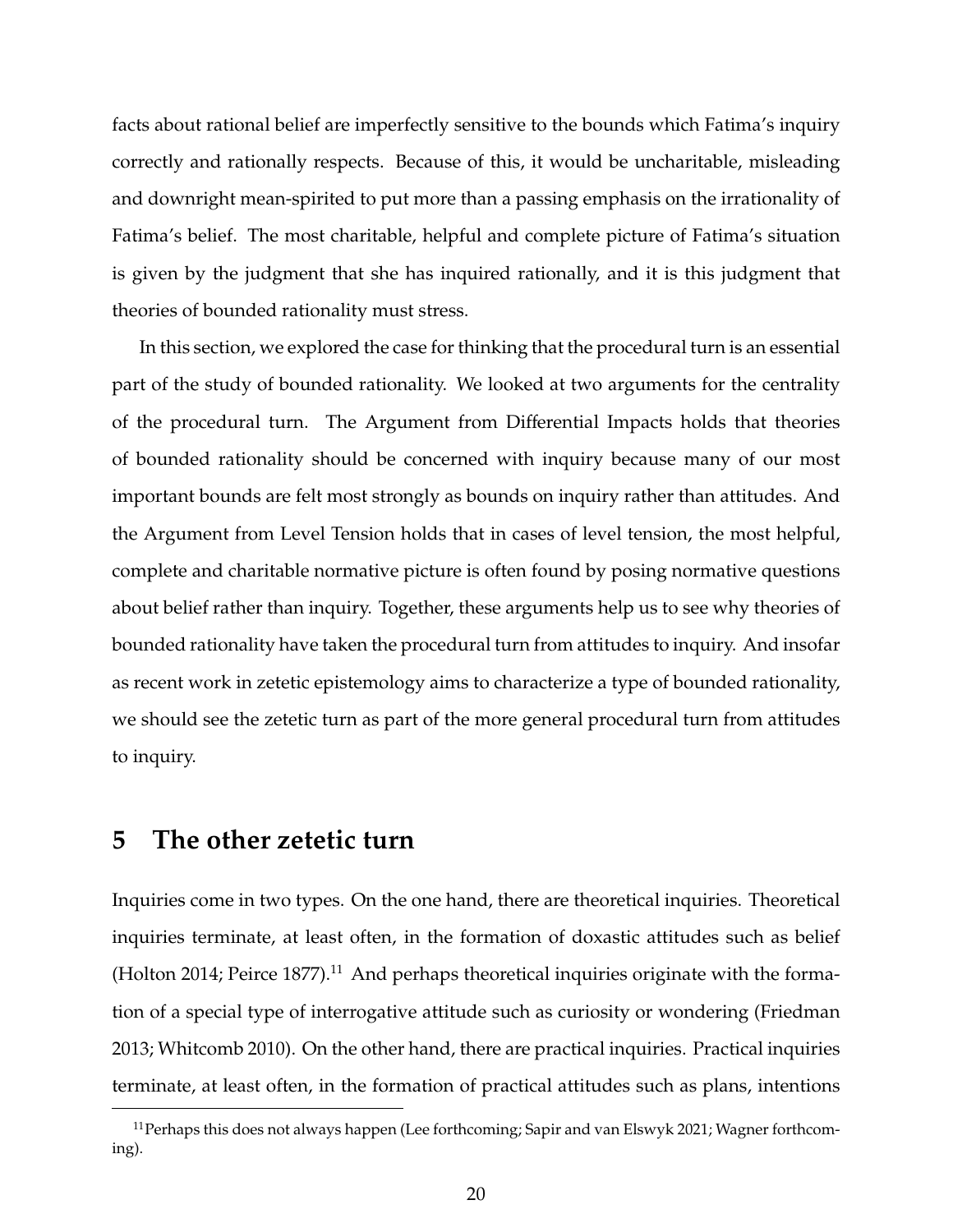and preferences (Bratman 1987). Perhaps practical inquiries begin with the formation of an intention, such as the intention to decide which of a set of options to take, although I do not mean to commit to any particular view on the matter.

The procedural turn is a turn from the study of attitudes towards the study of inquiry. One half of the procedural turn is the zetetic turn in epistemology from doxastic attitudes to theoretical inquiry. But our practical attitudes such as plans and intentions are no less the product of inquiry than our doxastic attitudes are. For this reason, taking the procedural turn also involves a second zetetic turn in practical philosophy, from practical attitudes to practical inquiry.

Simon himself was led to the study of bounded rationality in large part by reflection on practical rationality. In the 1940s, Simon began to study managers whose behavior deviated from the predictions of neoclassical economic models (Simon 1947). Simon explained these deviations by noticing that the plans and intentions formed by managers result from costly and limited processes of deliberation. Because neoclassical economic models at the time incorporated neither cognitive bounds nor the deliberative processes on which these bounds are most strongly felt, existing models failed to adequately describe the rational reaction of managers to the problems they faced as bounded agents. Simon held that we could get a more accurate picture of rational management by studying the heuristic processes of inquiry which managers use to make effective decisions given their bounds (Simon 1959).

One way to see the need for a zetetic turn in practical philosophy is to revisit the arguments from Section 4 for taking the zetetic turn in epistemology. Section 4 gave two reasons why concern for bounded rationality should lead us to take the zetetic turn in epistemology, and in fact both of these arguments work equally well in the practical domain.

The first argument for taking a zetetic turn was the Argument from Differential Impacts. This held that central cognitive bounds such as limited abilities and computational costs are felt most strongly, or even entirely as bounds on inquiry rather than as bounds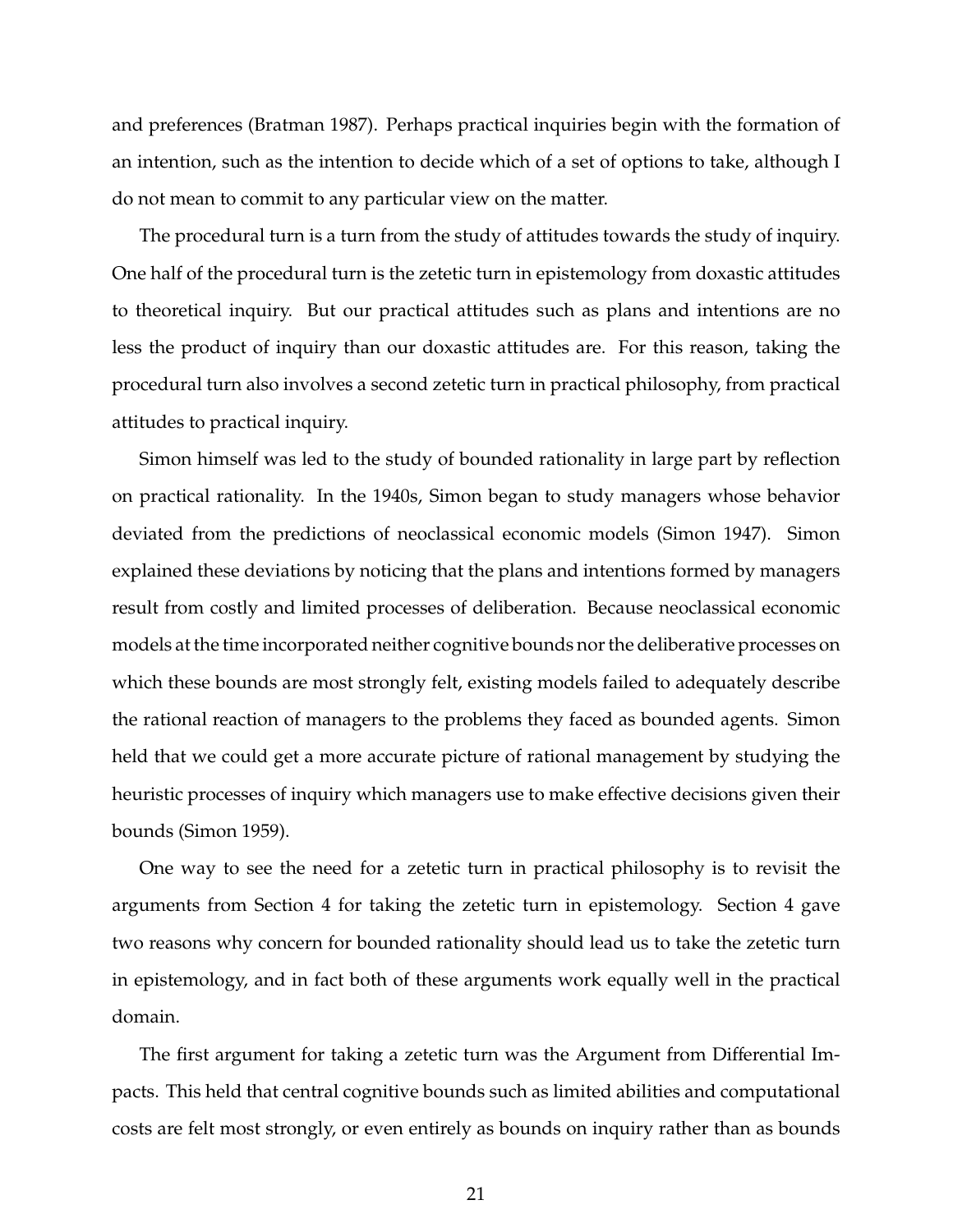on the attitudes produced by inquiry. And that is no less the case in the practical domain than in the theoretical domain. The computational costs of practical inquiry are incurred by processes of inquiry rather than the attitudes that they produce, so on a direct interpretation they are felt entirely as bounds on inquiry. And although there are some intentions too complex or heinous to hold, quite often the problem is not that we lack the ability to hold an intention, but that we cannot execute any process of practical inquiry that would lead us to hold it. For example, it may be that my goals together with my total evidence strongly favor investing in an up-and-coming company and that I am fully capable of investing in that company and intending to do so, but unable to sort through the evidence well enough to determine that this investment would tend to satisfy my goals. Because cognitive bounds such as limited abilities and computational costs are felt most strongly as bounds on practical inquiry rather than as bounds on practical attitudes, it is important to study practical inquiry in order to get a full picture of the normative impact of cognitive bounds.

The second argument for taking a zetetic turn was the Argument from Level Tension. This held that when the rationality of inquiries comes apart from the rationality of the attitudes they produce, facts about rational inquiry are often the most complete, helpful and charitable guides to the underlying normative reality. I illustrated the Argument from Level Tension using a case study from the psychology of poverty. We saw that the rational response to material poverty may be a short-termist allocation of attention, computational bandwidth and other resources directed at managing the short-term consequences of the most pressing cognitive challenges. This has the tragic result that rational agents will sometimes overborrow or undersave as a direct result of rational inquiry. Although I went on to draw out a structurally analogous case involving doxastic attitudes, the intentions to overborrow and undersave are practical attitudes and the inquiries they result from are practical inquiries.

Let us think again about Fatima. Fatima is a working mother. Her car is nearly out of gas; her bills are past due; and she has no idea how she will heat her house during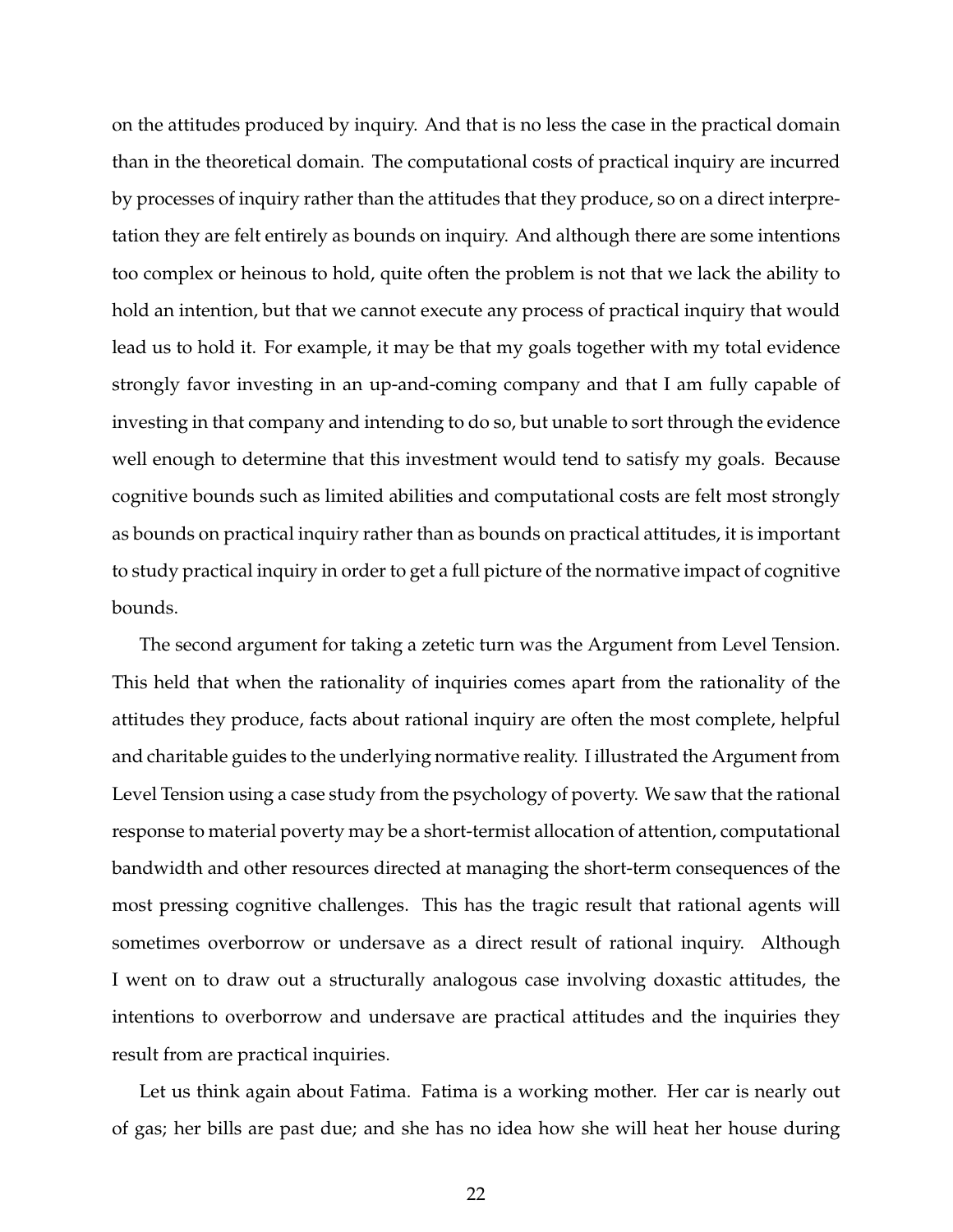the impending winter. She spends what resources she can spare deciding how to heat her house, and she decides to take a small payday loan. Tragically, Fatima cannot pay back the loan and as a result the bank forecloses on her house. One reason why Fatima was led to take this ruinous loan is that rational patterns of short-termist inquiry did not put adequate stress on the long-term consequences of taking out a loan compounding at annual interest rates of several hundred percent.

What would we like to say about Fatima? We can and should say that her intention to take the loan was irrational, bordering on ruinous. There is no getting around this verdict, for Fatima had ample reason to turn down the loan. But we should also stress that Fatima came to take the loan as a result of rational patterns of inquiry and could only have avoided it by adopting irrational patterns of inquiry that would, in expectation and perhaps in reality, have left her much worse off. By taking a zetetic turn and emphasizing the rationality of Fatima's inquiry, we recover a perspective that is much more complete, charitable and helpful as a guide to Fatima's normative situation.

So far, I have argued that thinking about bounded rationality requires us to take a second zetetic turn in practical philosophy, from practical attitudes to practical inquiry. The reason for this is that all of the arguments given in Section 4 for taking a zetetic turn in epistemology apply equally well in practical philosophy. Section 3 made roughly the converse claim: that the study of theoretical inquiry should be conceived as a bounded rationality project. Can the same be said for the study of practical inquiry? Indeed, it can.

The argument of Section 3 was that many of the most important challenges that we face as inquirers only arise in an interesting way because we are bounded. If the bounds generating these challenges were removed, the challenges would either fail to arise, or else become nearly unrecognizable. By way of illustration, I showed how the problems of evidence-gathering, double-checking and attentional allocation arise from bounds such as fallibility, informational, computational and attentional bounds. If those bounds were removed, these problems would either fail to arise, or look very different from the challenges studied by zetetic epistemologists.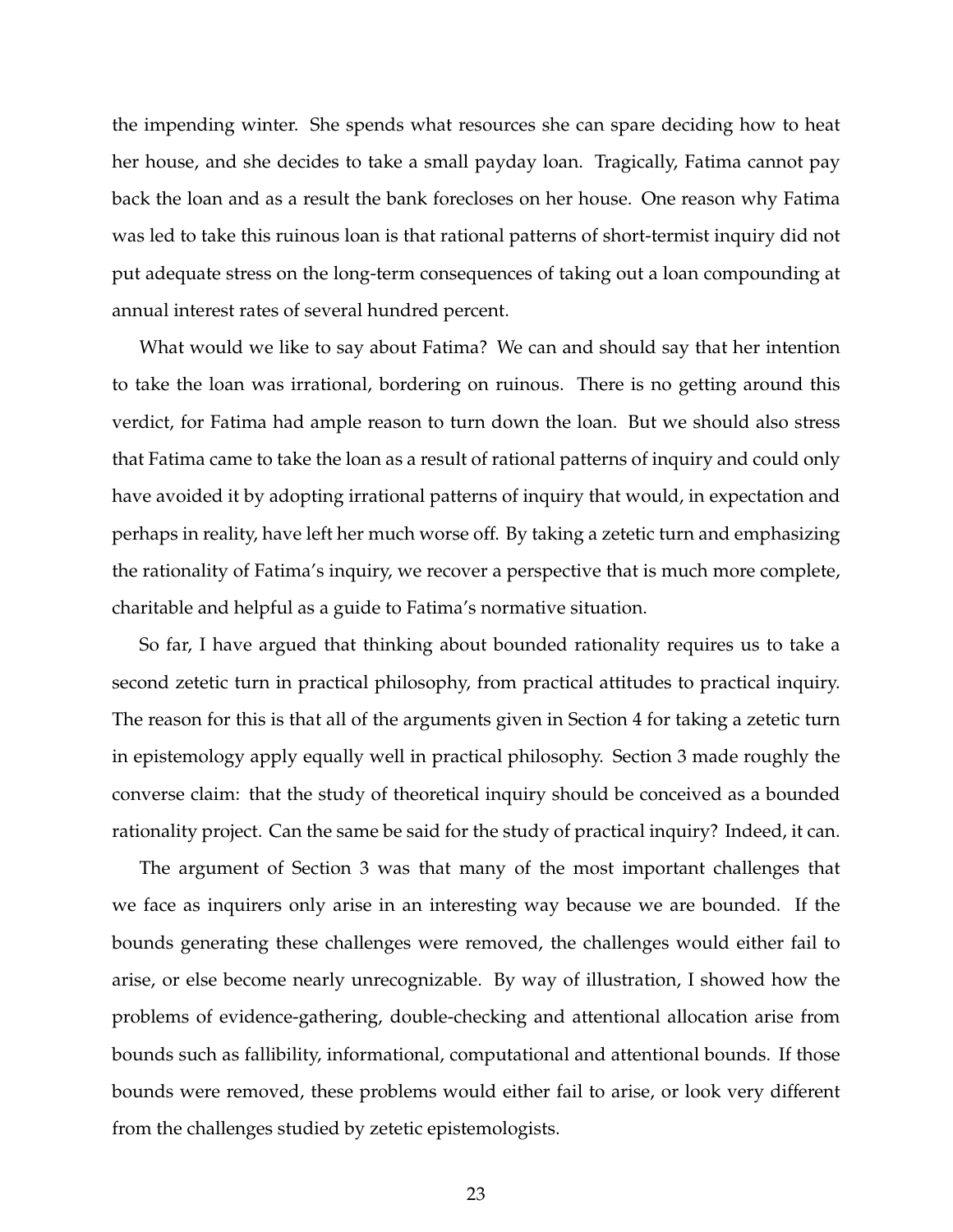Exactly the same thing can be said of practical inquiry, for practical inquirers face all of the challenges just mentioned. Practical inquirers must often gather evidence to guide decisionmaking (Smith 2014; Lee-Stronach 2019). They sometimes need to double-check that they have not formed a mistaken intention (Bratman 1987). And they need to decide which of many features of decision environments to attend to during decisionmaking (Sims 2003). If we removed the bounds generating these challenges, the challenges would either fail to arise, or else would take exactly the same flatfooted solutions as in the theoretical case. It would be impossible for informationally unbounded agents to gather evidence, irrational for infallible agents to double-check their beliefs, and rationally required for attentionally- and computationally-unbounded agents to attend to everything at once. These are not the sort of answers we expected to recover, and these answers provide evidence that the study of practical inquiry as commonly conceived is concerned with a type of bounded rationality.

Suppose we accept the need for a second zetetic turn from practical attitudes to practical inquiry, conceived as a bounded rationality program. What would the zetetic turn in practical philosophy involve? On a direct interpretation, taking the zetetic turn in practical philosophy does not involve denying or replacing traditional theories of rational attitudes. Instead, it involves supplementing these theories with detailed attention to the processes of inquiry through which our attitudes are produced and to the ways in which the rationality of inquiry is shaped by our bounds.

There is, at present, an established literature on practical inquiry (Audi 1989; Bratman 1987; Broome 2013; Harman 1976), some of it explicitly concerned with bounded rationality (Bratman 1988; Morton 2017; Icard 2018). But practical philosophy does not find itself in the midst of anything like the full-blown zetetic turn that has gripped epistemology. Taking the zetetic turn in practical philosophy would involve coming to grips with questions such as these: what sorts of heuristic and nonheuristic processes of practical inquiry are available to us, and when are these processes rational to use (Karlan forthcoming; Rysiew 2008)? How does the structure of agents' cognitive environments affect the ratio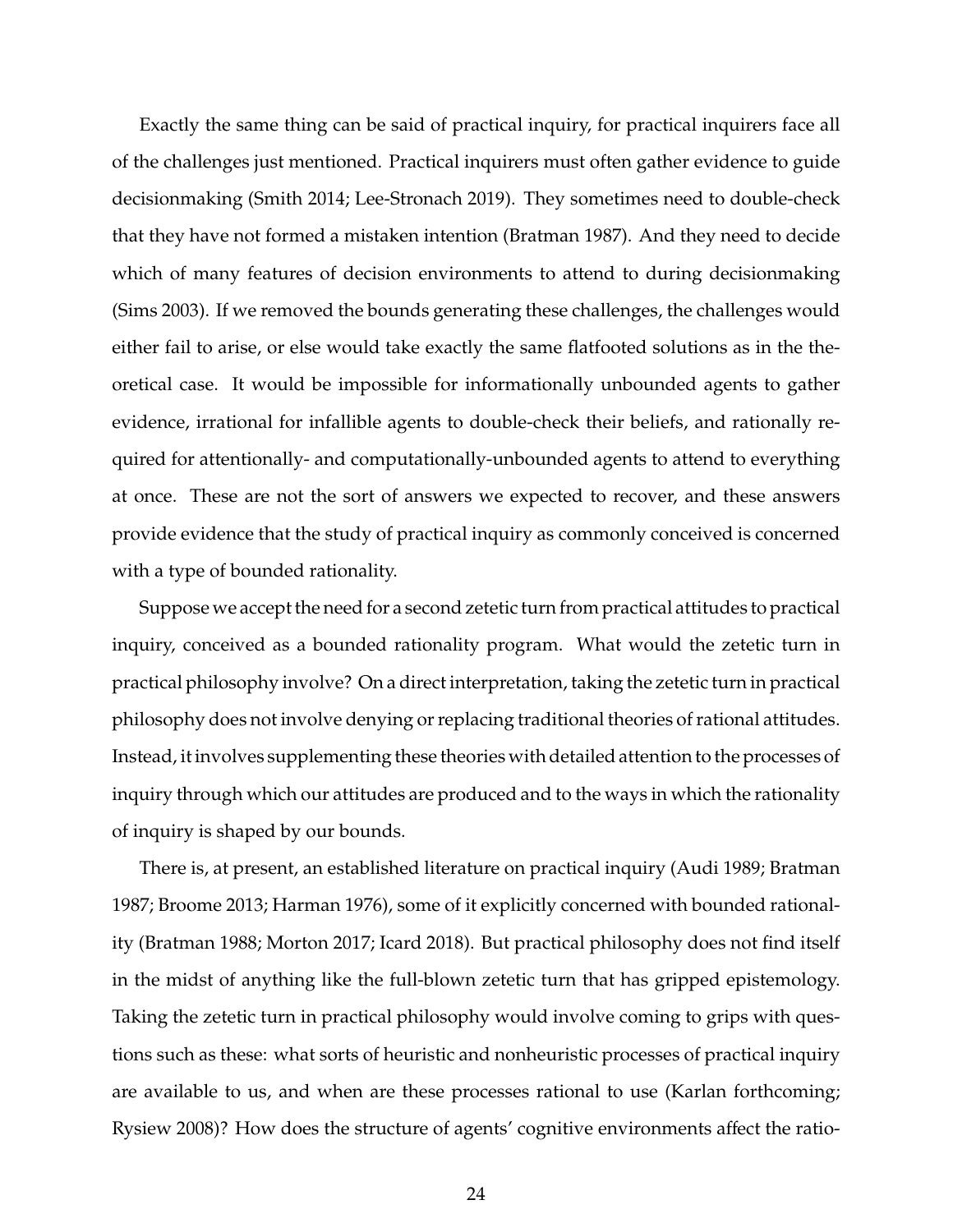nal response to their bounded situation (Gigerenzer and Sturm 2012)? And to what extent can careful consideration of the cognitive and environment situation of bounded agents such as Fatima reveal a sense in which they are responding rationally to the constraints under which they are placed (Morton 2017; Icard 2018)?

The arguments of this paper, if sound, give practical philosophers ample reason to take a zetetic turn towards the study of practical inquiry. By grappling with questions such as the above, we will complete the procedural turn from attitudes to inquiry and open up important new areas of normative research.

### **References**

Arkes, Hal, Gigerenzer, Gerd, and Hertwig, Ralph. 2016. "How bad is incoherence?" *Decision* 3:20–39.

Audi, Robert. 1989. *Practical reasoning*. Routledge.

- Bernheim, B. Douglas, Ray, Debray, and Yeltekin, Sevin. 2015. "Poverty and self-control." *Econometrica* 83:1877–1911.
- Blackwell, David. 1953. "Equivalent comparisons of experiments." *The Annals of Mathematical Statistics* 24:265–72.

Bratman, Michael. 1987. *Intentions, plans, and practical reasoning*. Harvard University Press.

- —. 1988. "Plans and resource-bounded practical reasoning." *Computational Intelligence* 4:349–55.
- Broome, John. 2013. *Rationality through reasoning*. Wiley.
- Campbell-Moore, Catrin and Salow, Bernhard. 2020. "Avoiding risk and avoiding evidence." *Australasian Journal of Philosophy* 98:495–515.
- Carr, Jennifer. forthcoming. "Why ideal epistemology?" *Mind* forthcoming.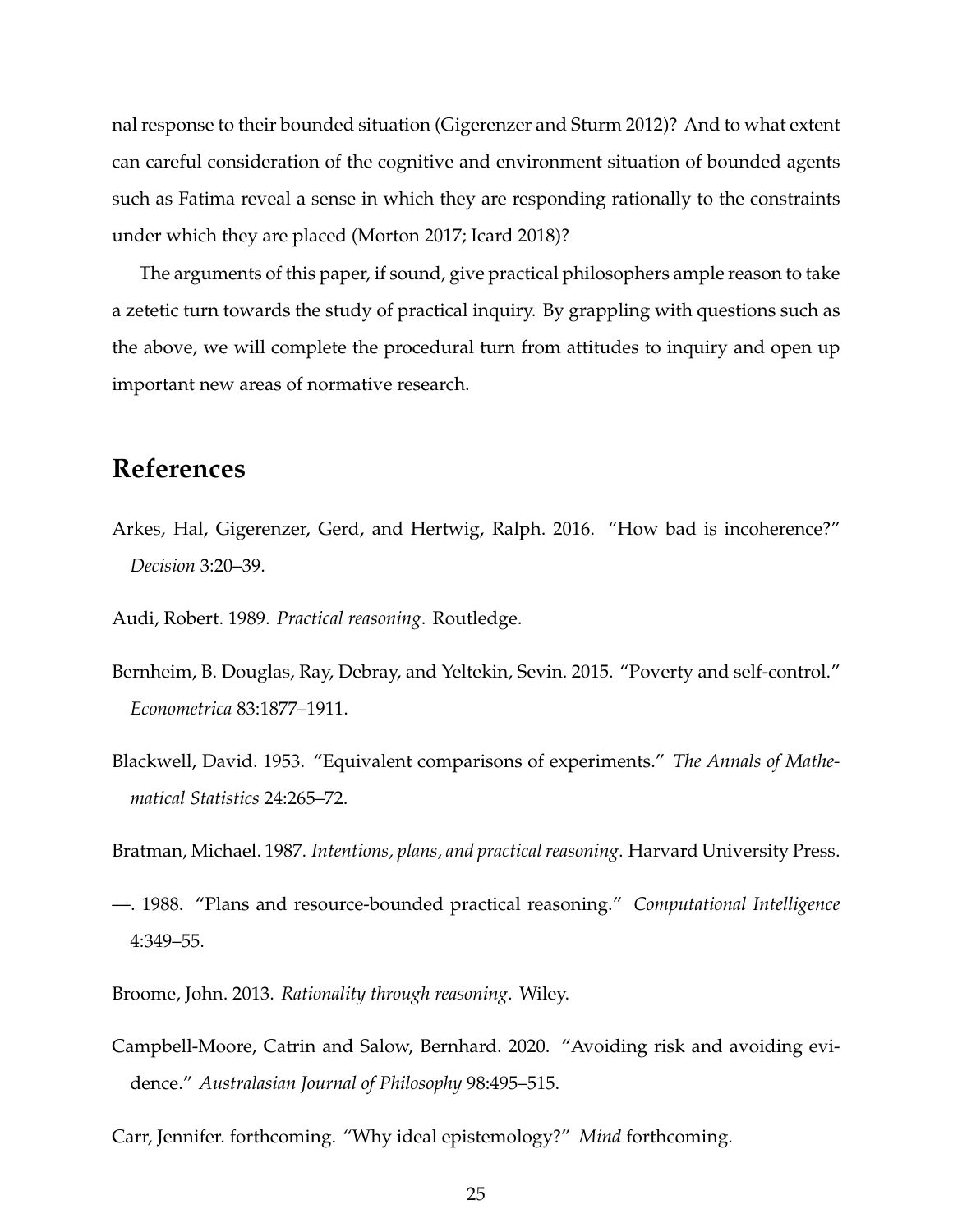- Christensen, David. 2007. "Epistemology of disagreement: The good news." *Philosophical Review* 116:187–217.
- Cohen, Sheldon, Doyle, William, and Baum, Andrew. 2006. "Socioeconomic status is associated with stress hormones." *Psychosomatic Medicine* 68:414–420.
- Deck, Cary and Jahedi, Salar. 2015. "The effect of cognitive load on economic decision making: A survey and new experiments." *European Economic Review* 78C:97–119.
- Evans, Gary and Schamberg, Michelle. 2009. "Childhood poverty, chronic stress, and adult working memory." *Proceedings of the National Academy of Sciences* 106:6545–6549.
- Friedman, Jane. 2013. "Question-directed attitudes." *Philosophical Perspectives* 27:145–74.
- 2017. "Inquiry and belief." *Noûs* 53:296–315.
- —. 2019. "Checking again." *Philosophical Issues* 29:84–96.
- —. 2020. "The epistemic and the zetetic." *Philosophical Review* 129:501–536.
- —. forthcoming. "Zetetic epistemology." In Baron Reed and A.K. Flowerree (eds.), *Towards an expansive epistemology: Norms, action, and the social sphere*. Routledge.
- Gailliot, Matthew, Baumeister, Roy C., Dewall, Nathan, Maner, Jon, Plant, E. Ashby, Tice, Dianne, Brewer, Lauren, and Scheichel, Brandon. 2007. "Self-control relies on glucose as a limited energy source: Willpower is more than a metaphor,." *Journal of Personality and Social Psychology* 92:325–336.
- Geman, Stuart, Bienenstock, Elie, and Doursat, René. 1992. "Neural networks and the bias/variance dilemma." *Neural Computation* 4:1–58.
- Gigerenzer, Gerd and Brighton, Henry. 2009. "Homo heuristicus: Why biased minds make better inferences." *Topics in Cognitive Science* 1:107–143.
- Gigerenzer, Gerd and Gaissmaier, Wolfgang. 2011. "Heuristic decision making." *Annual Review of Psychology* 62:451–482.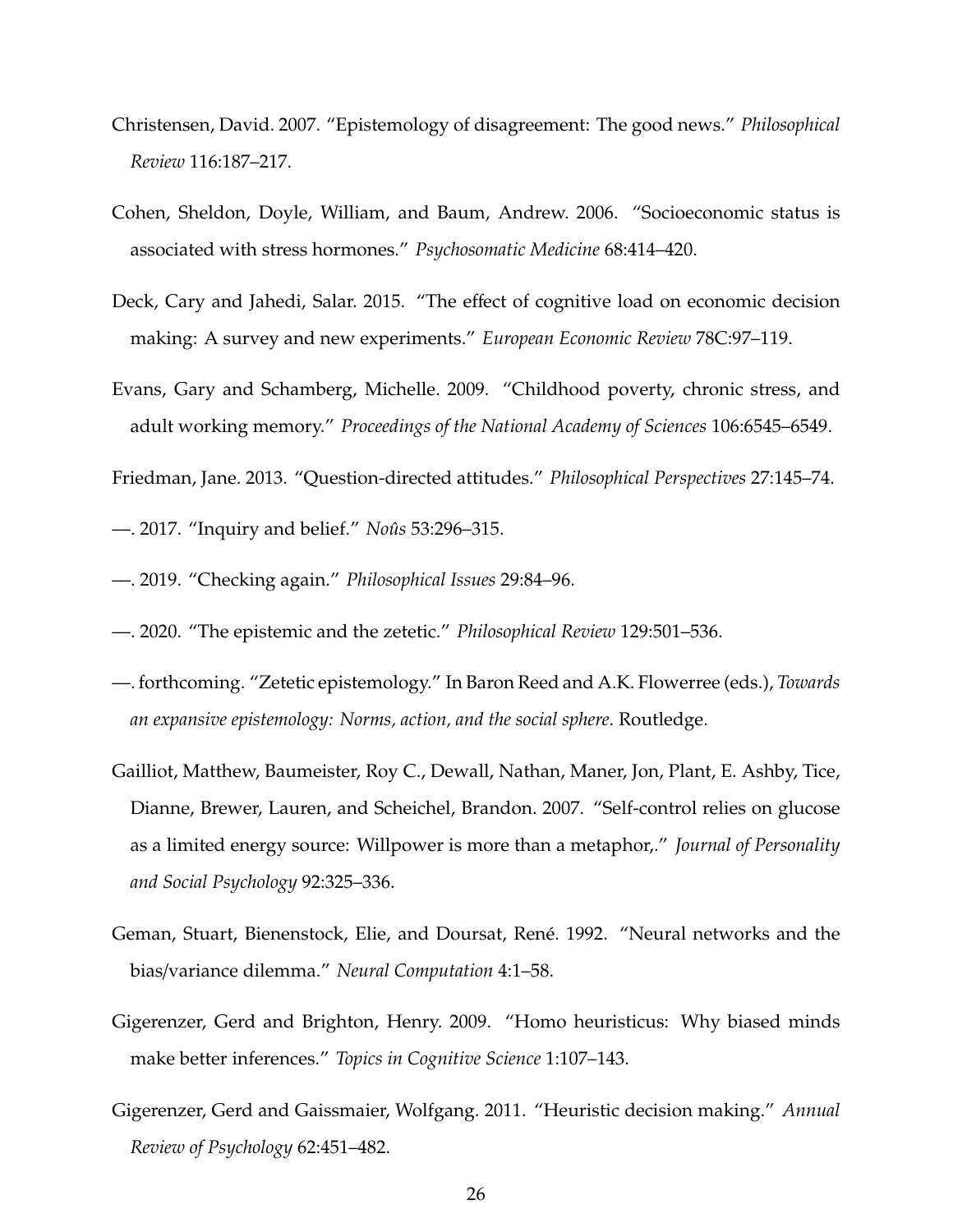- Gigerenzer, Gerd and Goldstein, Daniel. 1996. "Reasoning the fast and frugal way: Models of bounded rationality." *Psychological Review* 103:650–669.
- —. 2011. "The recognition heuristic: A decade of research." *Judgment and Decision Making* 6:100–21.
- Gigerenzer, Gerd, Hoffrage, Ulrich, and Kleinbölting, Heinz. 1991. "Probabilistic mental models: A Brunswikian theory of confidence." *Psychological Review* 98:506–528.
- Gigerenzer, Gerd and Selten, Reinhard (eds.). 2001. *Bounded rationality: The adaptive toolbox*. MIT press.
- Gigerenzer, Gerd and Selten, Reinhard. 2001b. "Rethinking rationality." In Gerd Gigerenzer and Reinhard Selten (eds.), *Bounded rationality: The adaptive toolbox*, 1–12. MIT Press.
- Gigerenzer, Gerd and Sturm, Thomas. 2012. "How (far) can rationality be naturalized?" *Synthese* 187:243–68.
- Goldstein, Daniel and Gigerenzer, Gerd. 2002. "Models of ecological rationality: The recognition heuristic." *Psychological Review* 109:75–90.
- Good, I.J. 1966. "On the principle of total evidence." *British Journal for the Philosophy of Science* 17:319–321.
- Graham, Peter. 2011. "'Ought' and ability." *Philosophical Review* 120:337–82.
- Hall, Richard and Johnson, Charles. 1998. "The epistemic duty to seek more evidence." *American Philosophical Quarterly* 35:129–139.
- Harman, Gilbert. 1976. "Practical reasoning." *Review of Metapysics* 29:431–63.
- Hogarth, Robin and Karelaia, Natalia. 2006. "'Take-the-best' and other simple strategies: Why and when they work 'well' with binary cues." *Theory and Decision* 61:205–49.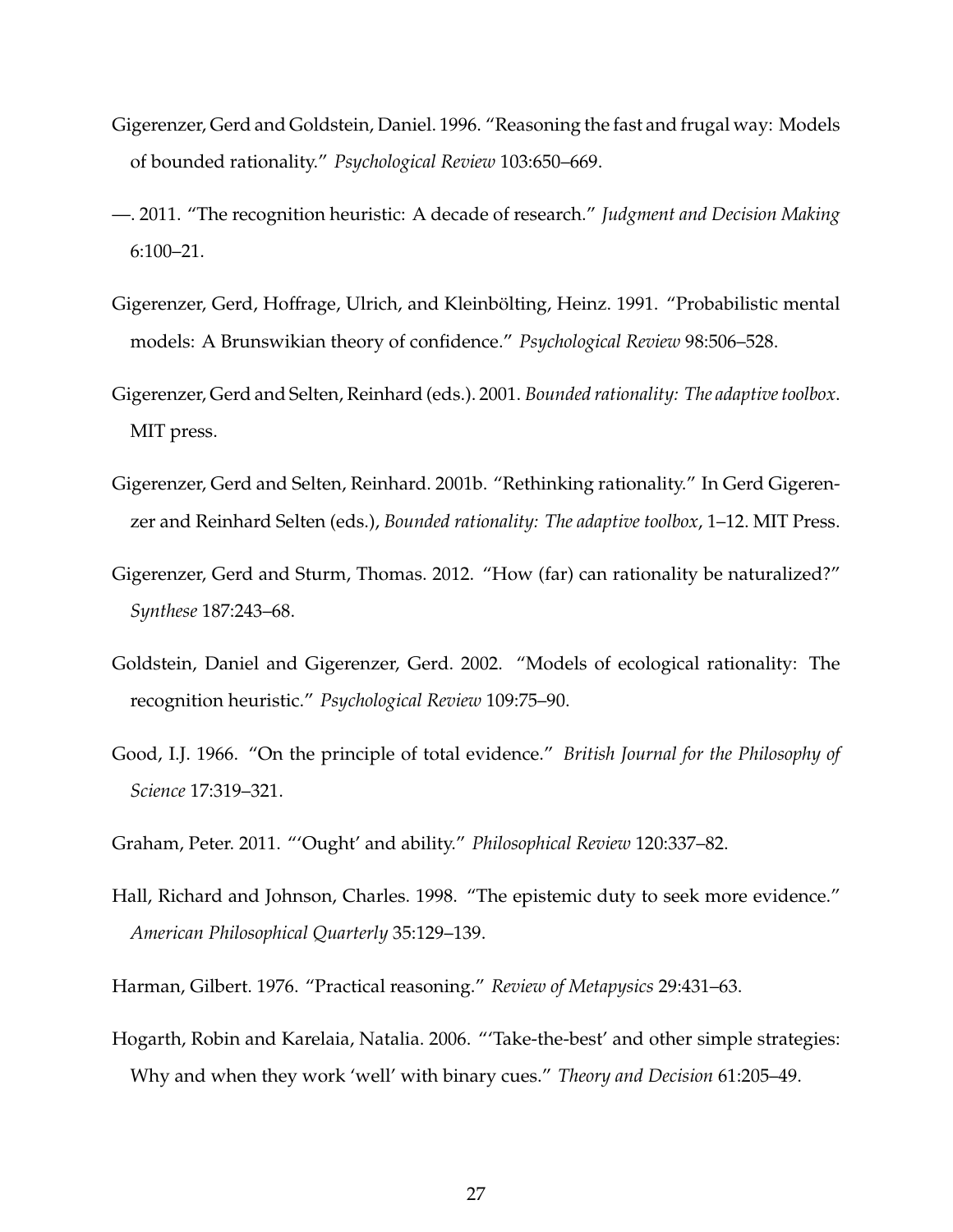- Holton, Richard. 2014. "Intention as a model for belief." In Manuel Vargas and Gideon Yaffe (eds.), *Rational and social agency: Essays on the philosophy of Michael Bratman*, 12–37. Oxford University Press.
- Icard, Thomas. 2018. "Bayes, bounds, and rational analysis." *Philosophy of Science* 85:79– 101.
- Johnson, Eric and Payne, John. 1985. "Effort and accuracy in choice." *Management Science* 31:395–414.
- Kagan, Shelly. 2000. "Evaluative focal points." In Brad Hooker, Elinor Mason, and Dale E. Miller (eds.), *Morality, rules and consequences*, 134–55. Edinburgh University Press.
- Kaplan, Robert, Bhalodkar, Narendra, Brown, Edward, White, Jessica, and Brown, David. 2004. "Race, ethnicity, and sociocultural characteristics predict noncompliance with lipid-lowering medications." *Preventive Medicine* 39:1249–1255.
- Karlan, Brett. forthcoming. "Reasoning with heuristics." *Ratio* forthcoming.
- Kelly, Thomas. 2003. "Epistemic rationality as instrumental rationality: A critique." *Philosophy and Phenomenological Research* 66:612–40.
- King, Alex. 2019. *What we ought and what we can*. Routledge.
- Lee, Wooram. forthcoming. "Belief and settledness." *Inquiry* forthcoming.
- Lee-Stronach, Chad. 2019. "The problem of ignorance." *Ethics* 130:211–227.
- Lieder, Falk and Griffiths, Thomas. 2020. "Resource-rational analysis: Understanding human cognition as the optimal use of limited computational resources." *Behavioral and Brain Sciences* 43:E1.
- Linde, Lena and Bergström, Monica. 1992. "The effect of one night without sleep on problem-solving and immediate recall." *Psychological Research* 54:127–137.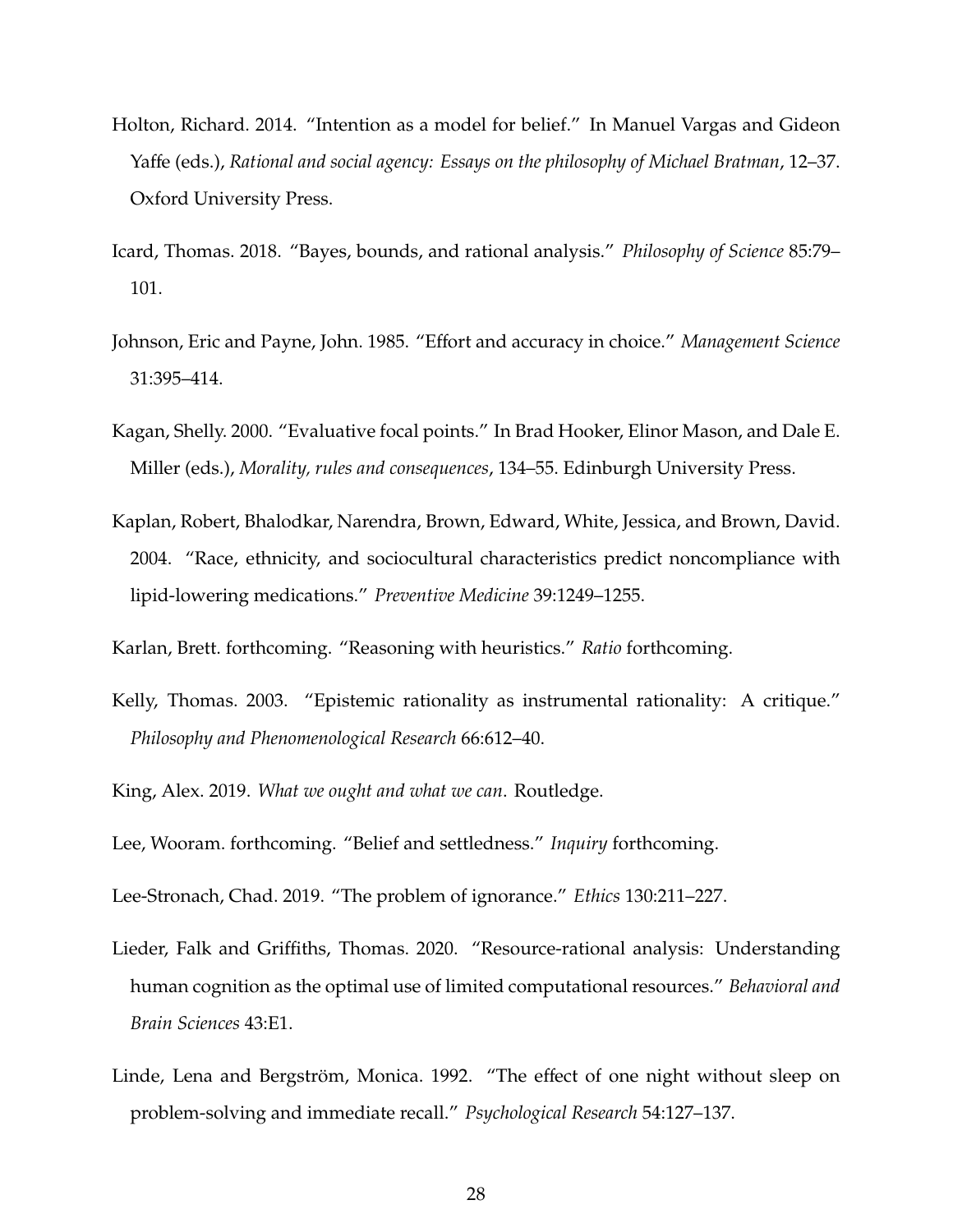- Maher, Patrick. 1990. "Why scientists gather evidence." *British Journal for the Philosophy of Science* 41:103–119.
- Mani, Anandi, Mullainathan, Sendhil, Shafir, Eldar, and Zhao, Jiaying. 2013. "Poverty impedes cognitive function." *Science* 341:976–980.
- Martignon, Laura. 2001. "Comparing fast and frugal heuristics and optimal models." In Gerd Gigerenzer and Reinhard Selten (eds.), *Bounded rationality: The adaptive toolbox*. MIT Press.
- Martin, Wayne. 2009. "Ought but cannot." *Proceedings of the Aristotelian Society* 109:103–28.
- Misak, Cheryl. 1987. "Peirce, Levi, and the aims of inquiry." *Philosophy of Science* 54:256– 265.
- Morton, Jennifer. 2017. "Reasoning under scarcity." *Australasian Journal of Philosophy* 95:543–559.
- Pachur, Thorsten, Todd, Peter, Gigerenzer, Gerd, Schooler, Lael, and Goldstein, Daniel. 2011. "The recognition heuristic: A review of theory and tests." *Frontiers in Psychology* 2:1–14.
- Parfit, Derek. 1984. *Reasons and persons*. Oxford University Press.
- Patel, Nirav, Grandner, Michael, Xie, Dawei, Branas, Charles, and Gooneratne, Nalaka. 2010. "'Sleep disparity' in the population: Poor sleep quality is strongly associated with poverty and ethnicity." *BMC Public Health* 10:e1–11.
- Peirce, C.S. 1877. "The fixation of belief." *Popular Science Monthly* 12:1–15.
- Podgorski, Abelard. 2017. "Rational delay." *Philosophers' Imprint* 17:1–19.
- Railton, Peter. 1984. "Alienation, consequentialism, and the demands of morality." *Philosophy and Public A*ff*airs* 13:134–171.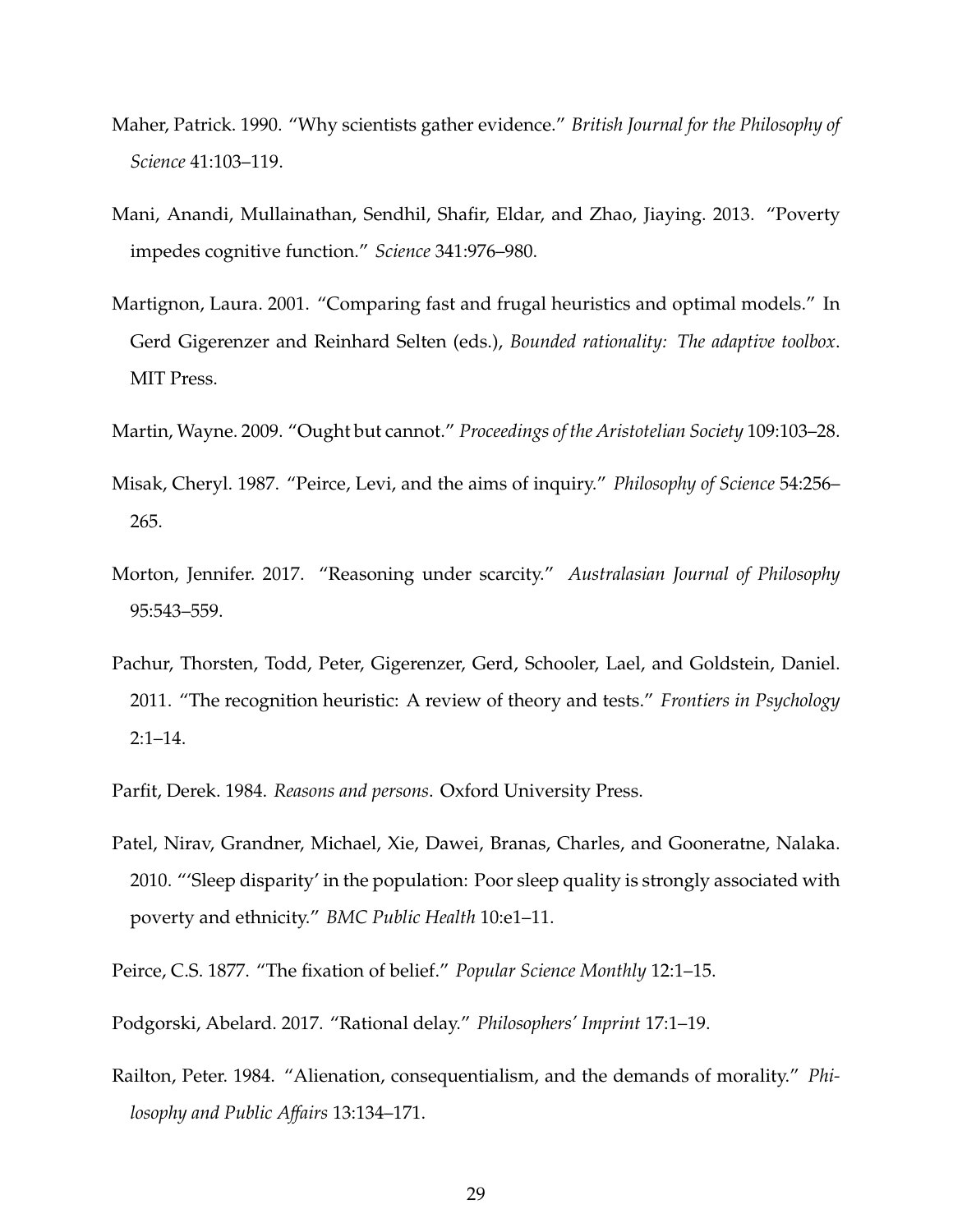- Richter, Reed. 1990. "Ideal rationality and hand waving." *Australasian Journal of Philosophy* 68:147–56.
- Rysiew, Patrick. 2008. "Rationality disputes psychology and epistemology." *Philosophy Compass* 3:1153–1176.
- Sapir, Yasha and van Elswyk, Peter. 2021. "Hedging and the ignorance norm on inquiry." *Synthese* 199:5837–59.
- Shah, Anuj, Mullainathan, Sendhil, and Shafir, Eldar. 2012. "Some consequences of having too little." *Science* 338:682–685.
- Shenhav, Amitai, Musslick, Sebastian, Lieder, Falk, Kool, Wouter, Griffiths, Thomas, Cohen, Jonathan, and Botvinick, Matthew. 2017. "Toward a rational and mechanistic account of mental effort." *Annual Review of Neuroscience* 40:99–124.

Siegel, Susanna. 2017. *The rationality of perception*. Oxford University Press.

- Simon, Herbert. 1947. *Administrative behavior: a study of decision-making processes in administrative organization*. Macmillan.
- —. 1956. "Rational choice and the structure of the environment." *Psychological Review* 63:129–138.
- —. 1959. *Models of man*. Wiley.
- —. 1976. "From substantive to procedural rationality." In T.J. Kastelein, S.K. Kulpers, W.A. Nijenhuls, and R.G. Wagenaar (eds.), *25 years of economic theory*, 65–86. Springer.
- —. 1978. "Rationality as process and as product of thought." *American Economic Review* 68:1–19.
- Sims, Christopher. 2003. "Implications of rational inattention." *Journal of Monetary Economics* 50:665–690.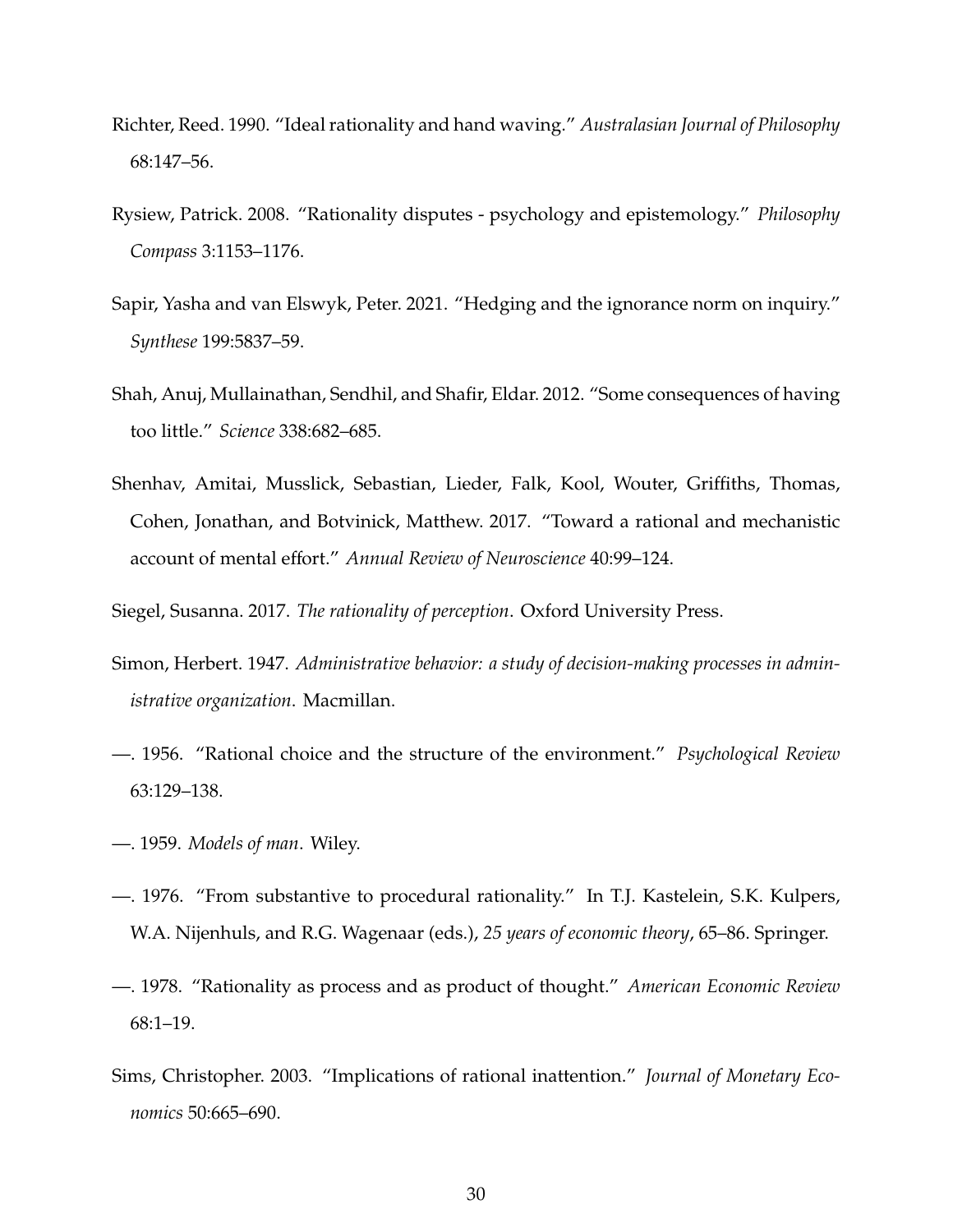- Smith, Holly. 2014. "The subjective moral duty to inform oneself before acting." *Ethics* 125:11–38.
- Smithies, Declan. 2015. "Ideal rationality and logical omniscience." *Synthese* 192:2769– 2793.
- Smithson, Michael. 2010. "When less is more in the recognition heuristic." *Judgment and Decision Making* 5:230–43.
- Stewart, Neil, Chater, Nick, and Brown, Gordon D.A. 2006. "Decision by sampling." *Cognitive Psychology* 53:1–26.
- Striker, Gisela. 2001. "Skepticism as a kind of philosophy." *Archiv für Geschichte der Philosophie* 83:113–129.

Sylvan, Kurt. manuscript. *Respect for truth: A Kantian account of theoretical normativity*.

Thorstad, David. 2021. "Inquiry and the epistemic." *Philosophical Studies* 178:2913–28.

- —. forthcoming. "The accuracy-coherence tradeoff in cognition." *British Journal for the Philosophy of Science* forthcoming.
- Todd, Peter and Gigerenzer, Gerd. 2012. *Ecological rationality: Intelligence in the world*. Oxford University Press.
- Tversky, Amos and Kahneman, Daniel. 1974. "Judgment under uncertainty: Heuristics and biases." *Science* 185:1124–31.

Vohs, Kathleen. 2013. "The poor's poor mental power." *Science* 341:969–970.

Vranas, Peter. 2007. "I ought, therefore I can." *Philosophical Studies* 136:167–216.

Vul, Edward, Goodman, Noah, Griffiths, Thomas L., and Tenenbaum, Joshua B. 2014. "One and done? Optimal decisions from very few samples." *Cognitive Science* 38:599– 637.